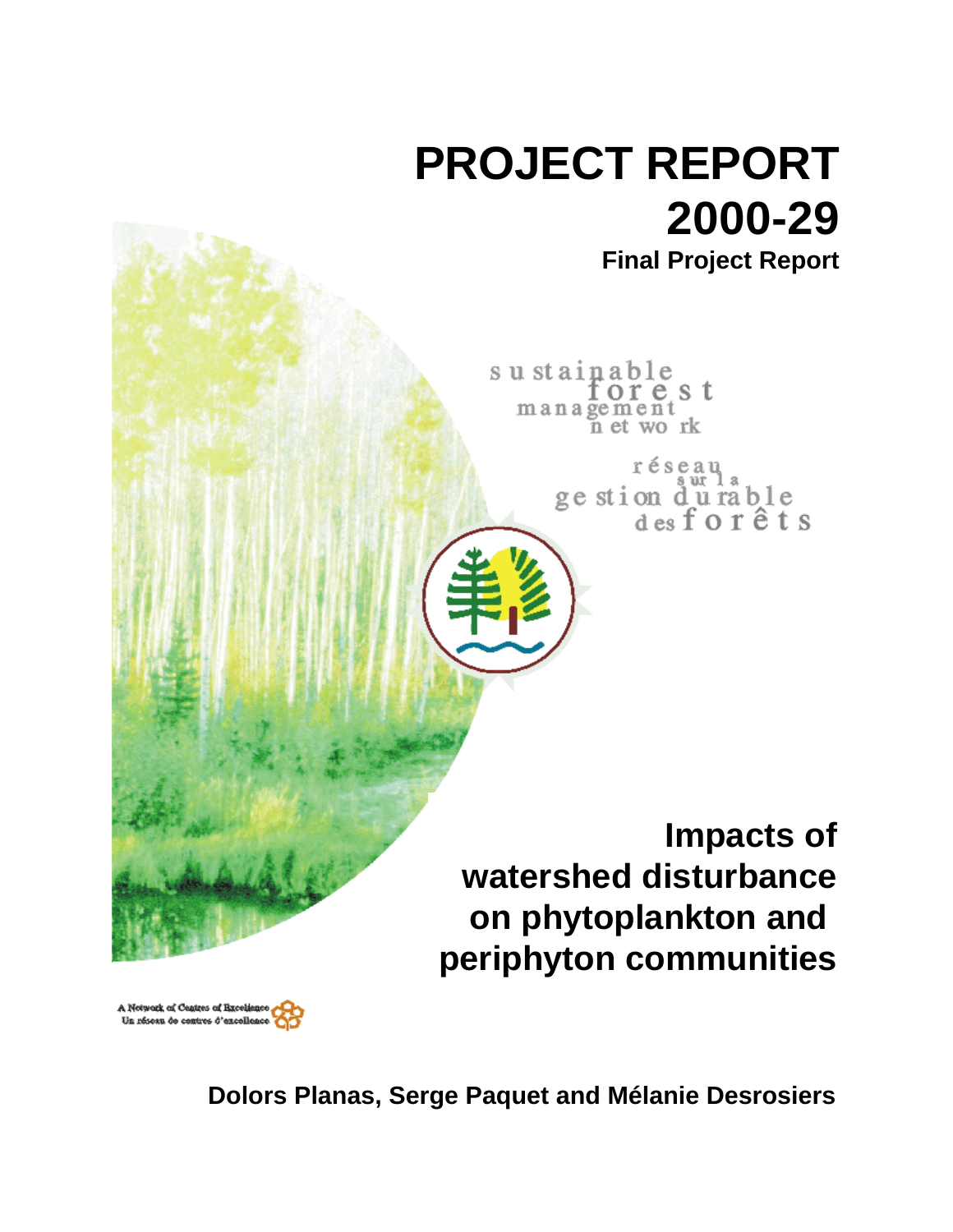For copies of this or other SFM publications contact:

Sustainable Forest Management Network G208 Biological Sciences Building University of Alberta Edmonton, Alberta, T6G 2E9 Ph: (780) 492 6659 Fax: (780) 492 8160 http://www.ualberta.ca/sfm

ISBN 1-55261-089-6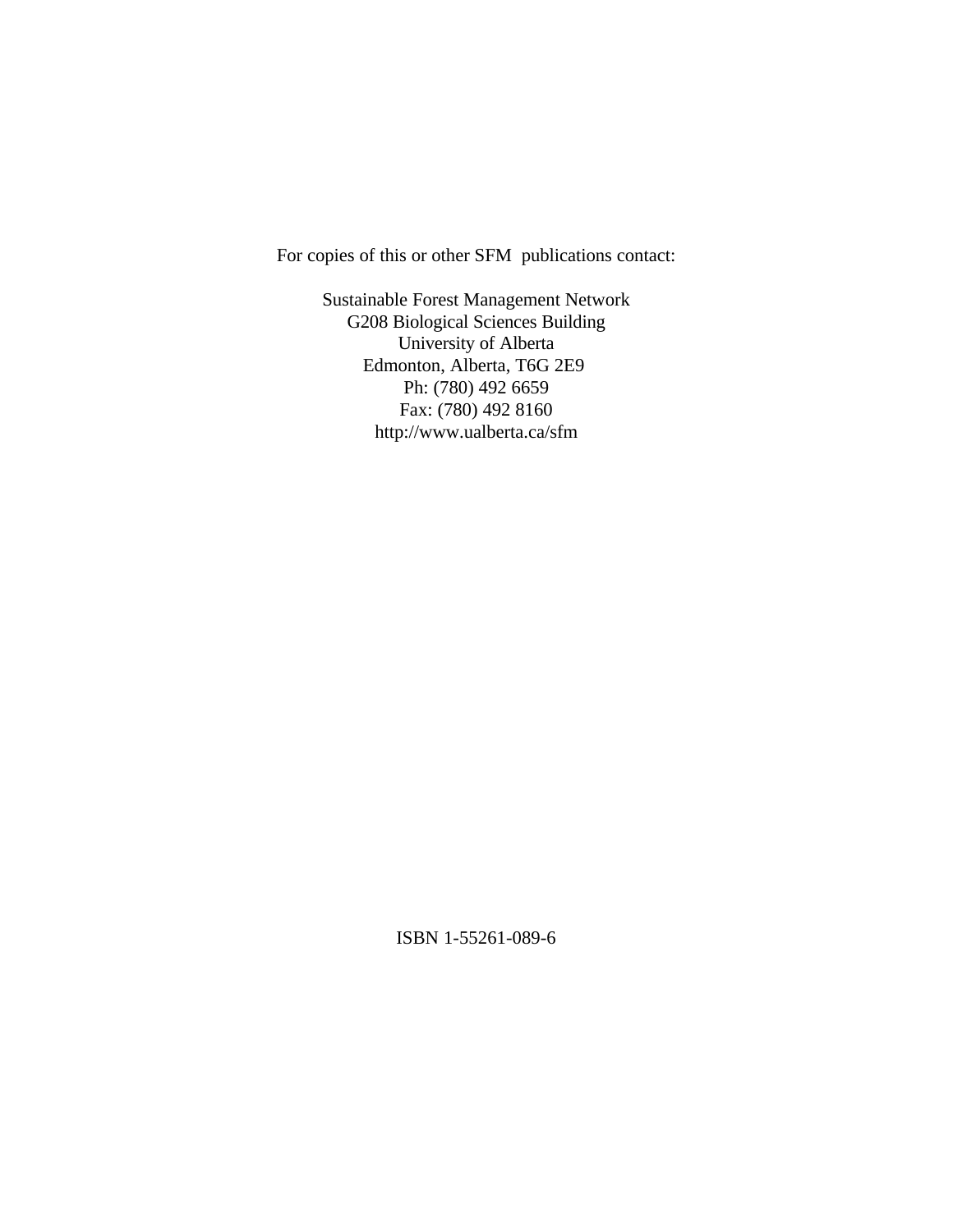# **Impacts of watershed disturbance on phytoplankton and periphyton communities**

by

**Dolors Planas, Serge Paquet and Mélanie Desrosiers**

Dep. Sciences Biologiques U. Du Québec à Montréal, Montréal, Québec

**August 2000**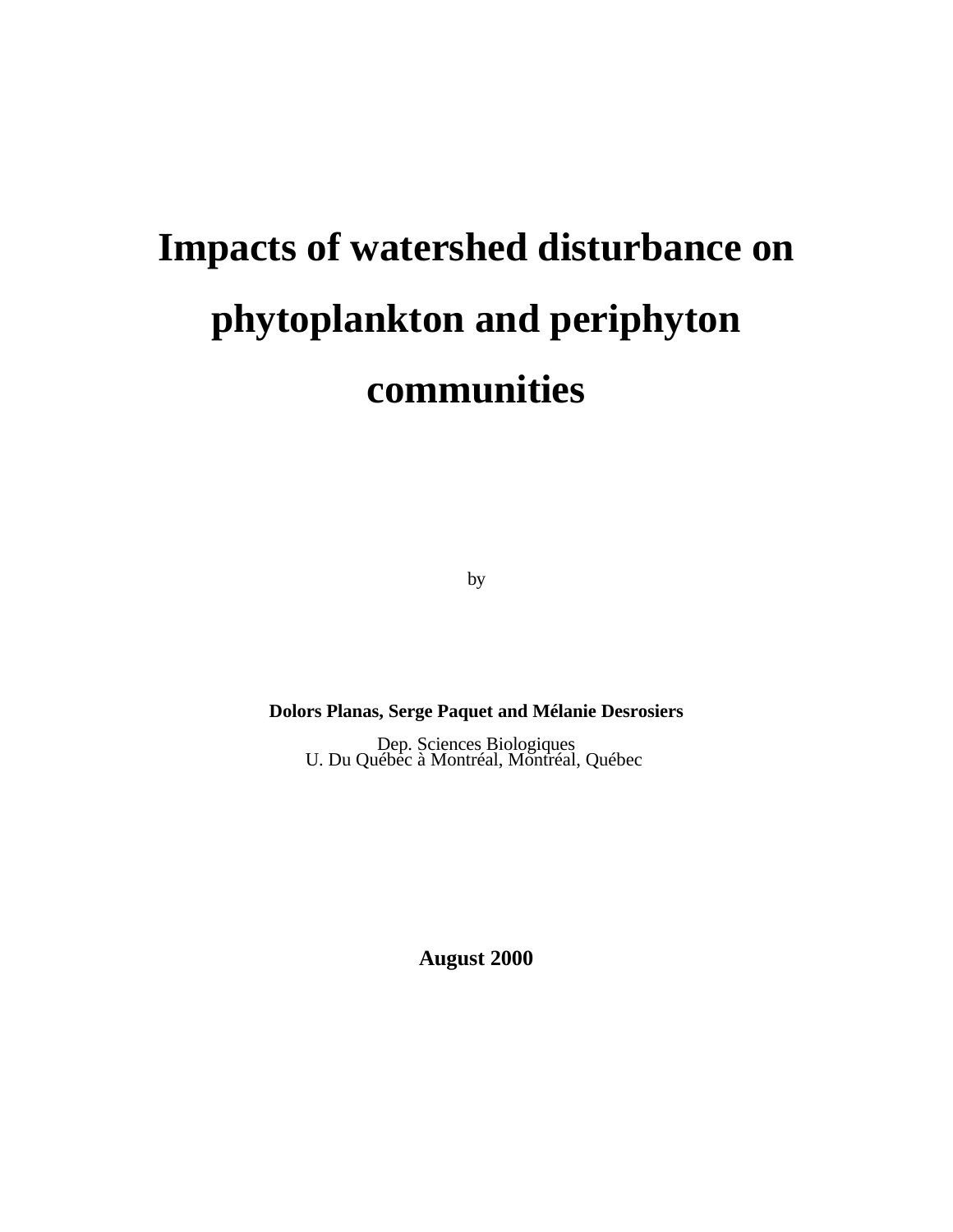# **ABSTRACT**

This project contributes to the understanding of the consequences of natural disturbances on communities at the base of the food web of the boreal forest lakes and the influence exerted by human activities in altering natural disturbance. The deliverable of the study is a quantitative model that could be easily applied to sustainable forest harvesting; this investigation also provides evaluation tools for environmental monitoring. The study compares, attributes of primary production (algal biomass), biodiversity indicators ( algal species richness and diversity), and alga's quality (edible and non edible algae), from 16 pristine lakes, undisturbed for more than 40 years (reference lakes), 9 naturally disturbed lakes (50% -100% drainage basin was severely burnt in 1995) and 13 human disturbed lakes (8.5%-73% of the drainage basin was logged, 9 lakes in 1995, and 4 lakes in 1997 and 1998). The 37 lakes are located in the Canadian Shield Boreal Forest (47°52'-48°59' N and 73°19'-76°34' W) and have been selected by the Land-Aquatic Quebec team in collaboration with some of the supporting Eastern Industries. Results from four years of sampling demonstrate that, since year-1 after disturbance, algal biomass has been significantly higher in lakes of perturbed ecosystems than in pristine reference lakes. When only perturbed lakes were considered, for a similar % of disturbance, biomass was significantly higher in lakes on naturally perturbed basins than in those on harvested basins. Littoral algal (periphyton) biomass responses to disturbance were more than one and a half in lakes on post-harvested basins to three times higher in lakes on post-fired basins than pelagic algal (phytoplankton) biomass per unit area. In disturbed lakes increases of biomass were in general associated with changes in species composition. Phytoplankton community was dominated by mixotrophic nanoflagellates in reference lakes and in lakes on post-harvested basins, and by photoautotrophic diatoms in lakes on post-fired basins. Diatoms were the dominant taxa in periphyton for all lakes independently of disturbance. Biodiversity only decreases in forest harvested lakes systems with more than 40% of disturbance and a high drainage ratios. Five years after disturbance algal communities have not returned to the natural equilibrium conditions. Changes observed in the disturbed lakes could be predicted from an empirical model, by incorporating the area of the drainage basin disturbed and the sum of the area of lakes in the watershed. These two parameters alone accounted for more than 70% of variation in primary producers responses to disturbance. This simple model indicates the appropriate boundaries for sustainable forest harvesting when considering algal production, algal quality and species richness conservation. The model will be incorporated to a more general model integrating land, aquatic and forest practices.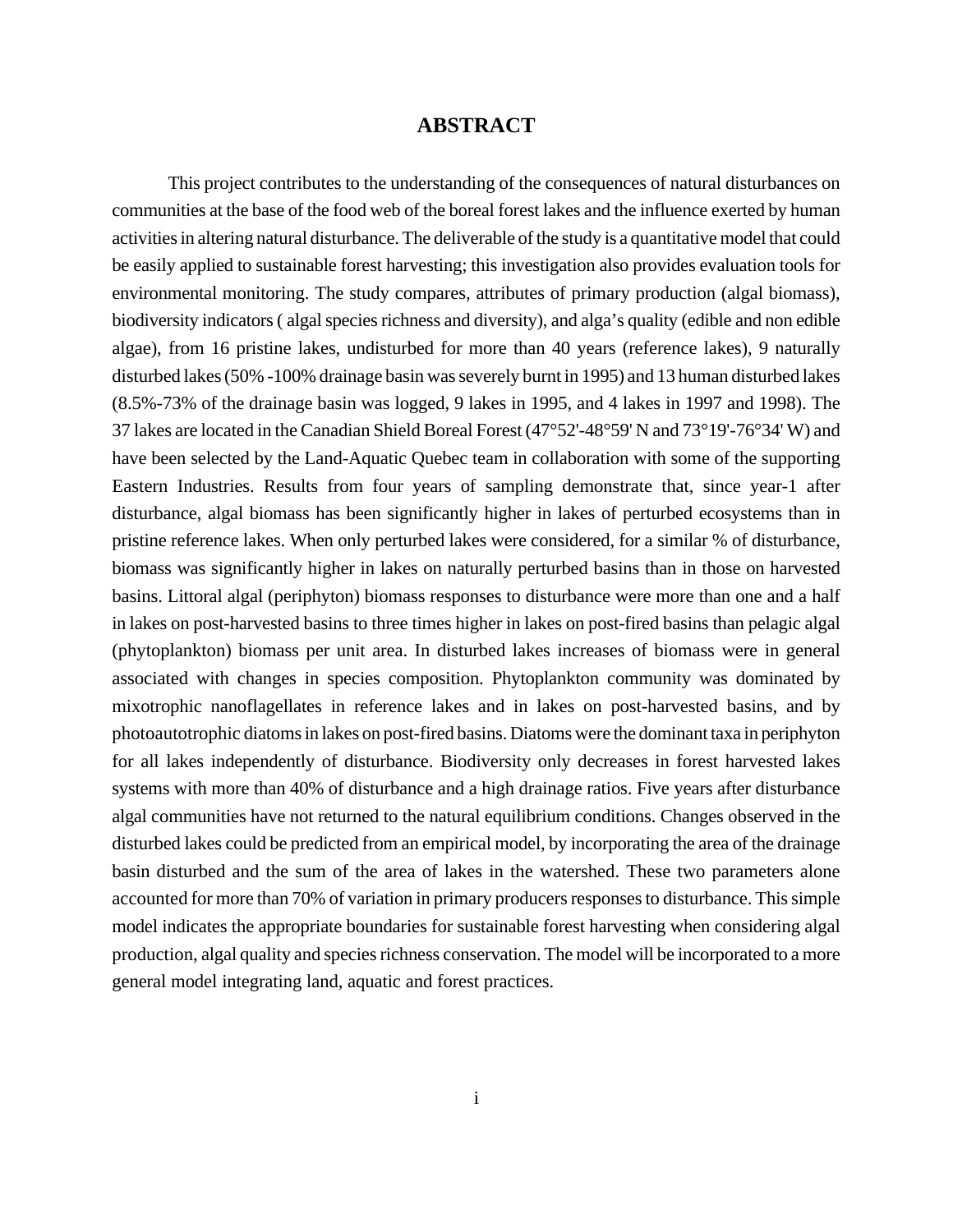# **RÉSUMÉ**

Ce projet contribue à la compréhension de l'impact des perturbations naturelles et anthropiques sur les communautés à la base de la chaîne alimentaire des lacs de la forêt boréale. Les résultats contribuent à l'élaboration d'un modèle quantitatif facilement applicable au développement durable des forêts. Cette recherche peut également fournir des outils de surveillance environnementale. Cette étude compare des caractéristiques de la production primaire (biomasse algale), des indicateurs de biodiversité (richesse et diversité des espèces algales) et la qualité des algues (comestible ou non) dans 16 lacs témoins, non perturbés depuis plus de 40 ans (lacs de référence), 9 lacs perturbés naturellement (50 à 100% du bassin versant sévèrement brûlé en 1995) et 13 lacs perturbés par les activités humaines (8,5 à 73% du bassin versant coupé, 9 lacs en 1995 et 4 lacs en 1997 et 1998). Les 37 lacs de la forêt boréale (47°52'-48°59' N et 73°19'-76°34' O) ont été sélectionnés en collaboration avec quelques industries supportant le projet. Les résultats des quatre années d'échantillonnage démontrent que dès l'année suivant les perturbations, la biomasse des algues est significativement plus élevée dans les lacs perturbés que dans les lacs de référence. Lorsque seul les lacs perturbés sont considérés, pour un % de perturbation similaire, la biomasse est significativement plus élevée dans les lacs dont les bassins versant ont subi des perturbations naturelles en comparaison avec les perturbations anthropiques. La réponse de la biomasse des algues littorales (périphyton) par rapport à celle des algues pélagiques (phytoplancton; par unité de surface), est une fois et demi plus élevée dans les lacs où le bassin versant a été coupé et 3 fois plus élevée dans les lacs où le bassin versant a brûlé. Dans les lacs perturbés, l'augmentation de la biomasse est associée avec des changements dans la composition des espèces. La communauté phytoplanctonique est dominée par les nanoflagellés mixotrophes dans les lacs de référence et suite aux coupes forestières, alors que les diatomées (autotrophes) dominent suite à un feu de forêt. Les diatomées dominent la communauté périphytique dans tous les lacs indépendamment du type de perturbation. La biodiversité augmente seulement dans les lacs de coupe avec plus de 40% de perturbation et un ratio de drainage élevé. Cinq ans après les perturbations les communautés algales ne sont pas retournées à leurs conditions d'équilibre. Les changements observés dans les lacs perturbés peuvent être prédit par des modèles empiriques, incorporant l'aire du bassin de drainage perturbé et la somme de l'aire de tous les lacs du bassin. Ces deux paramètres expliquent plus de 70% de la variation de la réponse des producteurs primaires aux perturbations. Ce modèle simple indique des frontières appropriées pour le développement durable des forêts lorsque l'on considère la production algale, leur qualité et le maintien de leur biodiversité. Ce modèle peut être incorporé dans un modèle plus général intégrant les milieux terrestres, aquatiques et les pratiques forestières.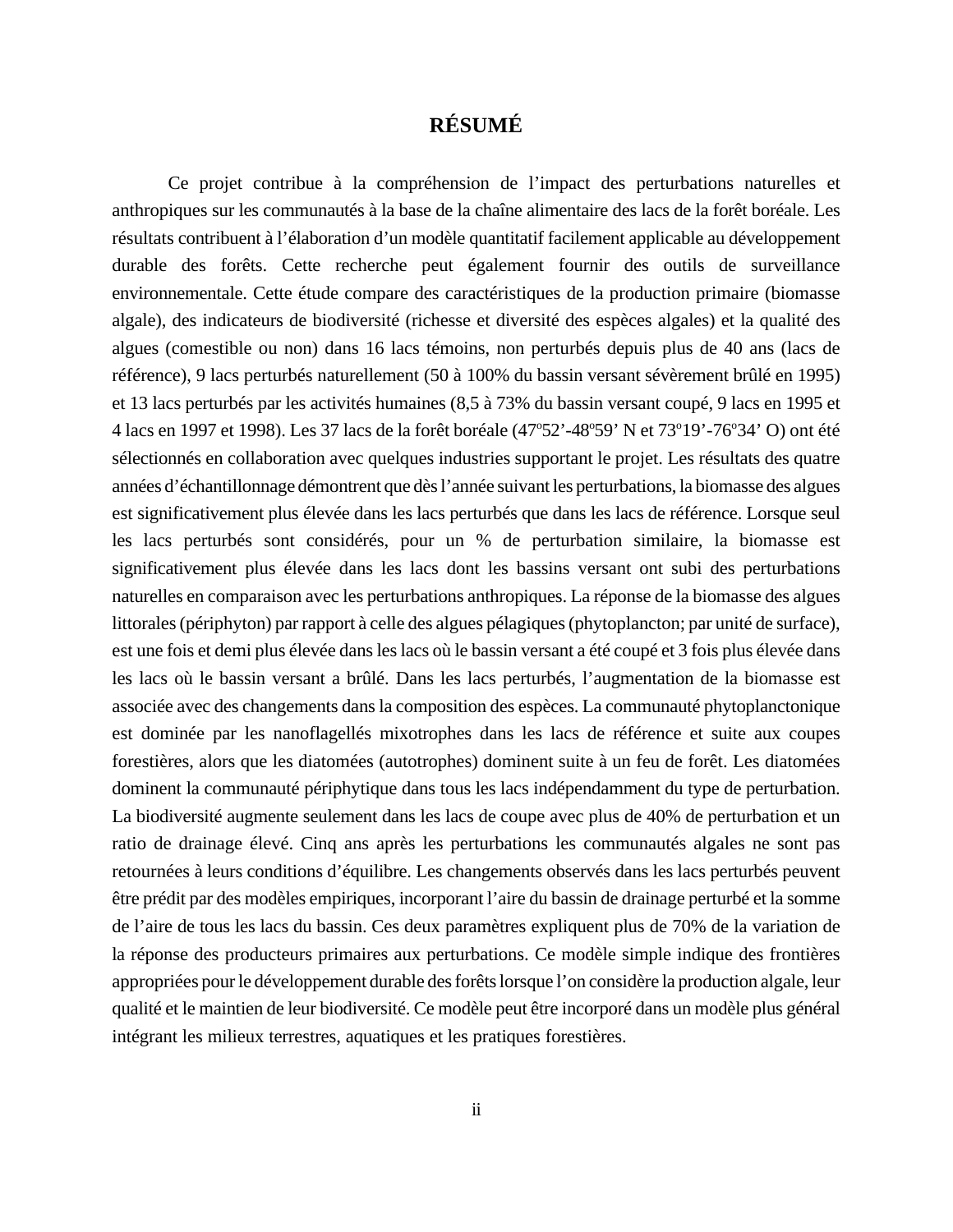# **ACKNOWLEDGMENTS**

The project was supported by a research grant from the Sustainable Forest Management Network through legacy 1. Special acknowledgments to our benefactors, Natural Sciences and Engineering Council of Canada, Ministry of Natural Resources of Quebec, Abitibi-Consolidated, Carton Saint Laurent, Donohue and Kruger between others industries. Moreover, we would like to extend our gratitude to the Eastern Aquatic Group researchers, Dr Richard Carignan (Université de Montréal) who coordinate our group, Dr Pierre Magnan (Université du Québec à Trois Rivière) and Dr Bernadette Pinel-Alloul ( Université de Montréal) whose discussions and data have enriched both, the training of the participating graduate students and the success of this project. Special acknowledges are also expanded to our technical support staff, M. Pierre d'Arcy (Université de Montréal) who organize and coordinate the team field sampling logistics and elaborate the GIS data as well us the data base matrix shared by the Eastern Land-Aquatic group. Grateful acknowledge is also given to, Sebastien Lamontagne (Université of Montréal) who has facilitated unpublished data on nutrient fluxes for a better interpretation on algal responses, and to S. Raphaelle Groulx (M.Sc. from 1997 to 1999).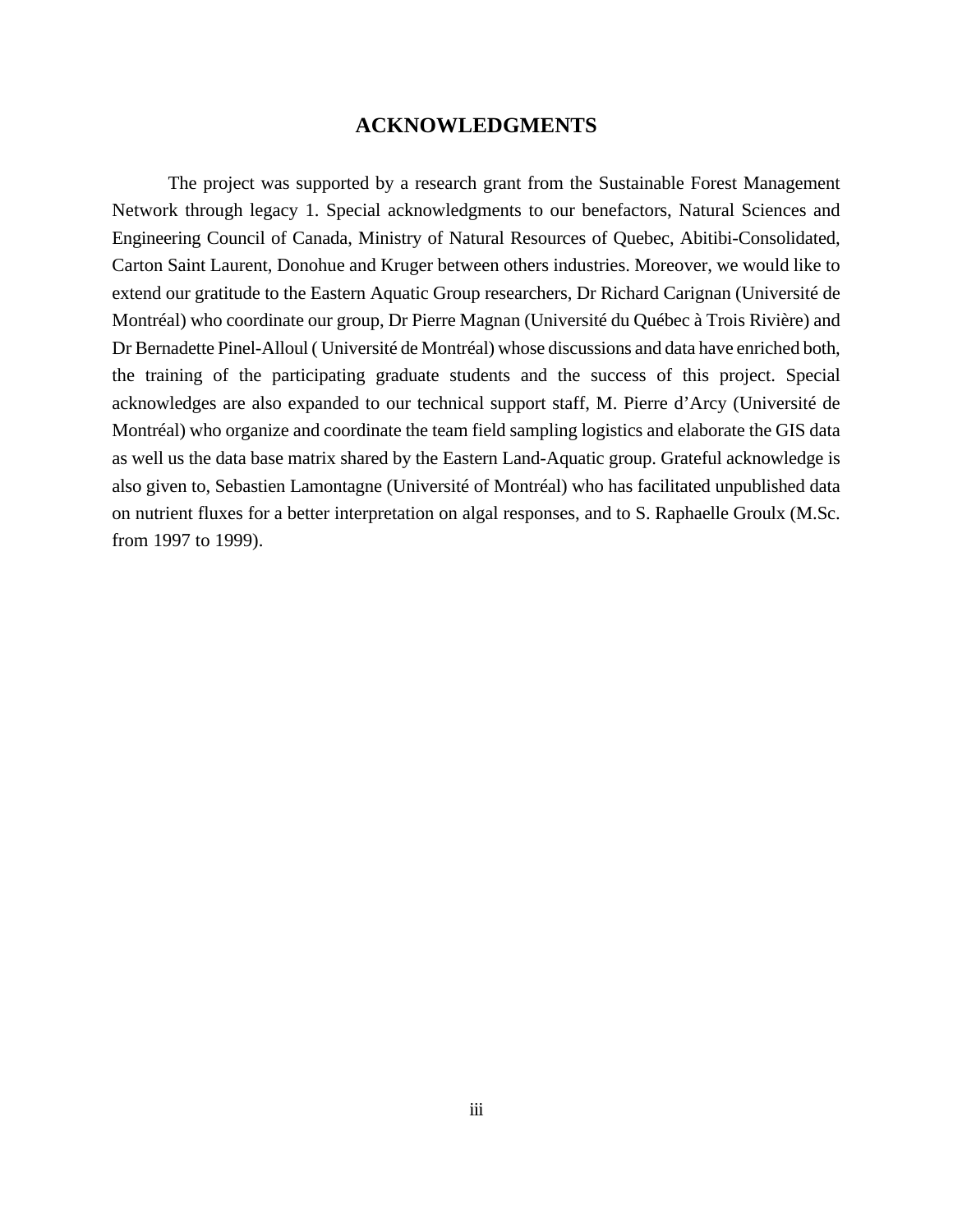## **INTRODUCTION**

Forest landscape is rejuvenated and shaped by natural disturbances. Natural disturbances in Canadian Boreal Forest are dominated by wildfires, although insect outbreaks and windstorms are also occurring in some areas. In the last decades increasing pressure to provide timber and other resources from the Boreal forest, has raised public concern over the potential impact of these exploitations in terrestrial and aquatic ecosystems. A framework for sustainable resources exploitation must consider, and must know, the ranges of variability in ecosystems within natural conditions in order to set boundaries for human intervention. In spite of Canada being a forest nation, few studies have documented the consequences of disturbances in the Canadian Boreal forest, and up to now, no study has considered the entire watershed, including the aquatic systems, in their research. Aquatic ecosystems and their fisheries are intimately tied to the dynamics of surrounding landscapes, including the disturbance regime.

Lakes occupy almost a third of the Canadian Shield Boreal eco-region, their water and fish are a traditional resource for First nations' communities, and lakes are also very important for recreational purposes. One of the common, but poorly quantified, consequences of drainage basin disturbances is the mobilization of nutrients, contaminants and organic matter from soils to surface waters. In coniferous forest, soil losses of base cations, nitrate  $(NO<sub>3</sub>)$  and total phosphorus  $(TP)$ following wildfires have been reported (Wright 1976, Bayley et al. 1992), and similar effects are usually observed with harvesting (Nicholson et al.1982, Plamondon et al.1982). In lakes the first expected response to these enhanced fluxes of nutrients is an increase in productivity and a shift in species composition of free-floating and littoral algae. Increases in algal productivity could change the trophic status of lakes and algal community changes could have a cascading effect on the entire food web. These changes could effect fish communities, e.g., if changes in species composition are associated with the growth of non edible and/or toxic algae that would decrease food availability for fish. Alternatively, increases of algal productivity could also decrease the oxygen concentration in the hypolimnion of lakes, impairing fish survival.

Few studies have documented the consequences of forest disturbances on the chemistry and biology of surface waters, and the majority of these studies have only considered impacts of disturbances on stream hydrology and chemistry ( Likens et al. 1970, Plamondon et al. 1982, Bayley et al. 1992) and a few have addressed biota responses (Holopainen and Huttuten 1992, Rask et al. 1998). Furthermore, the former studies were concerned with only one type of disturbance (clear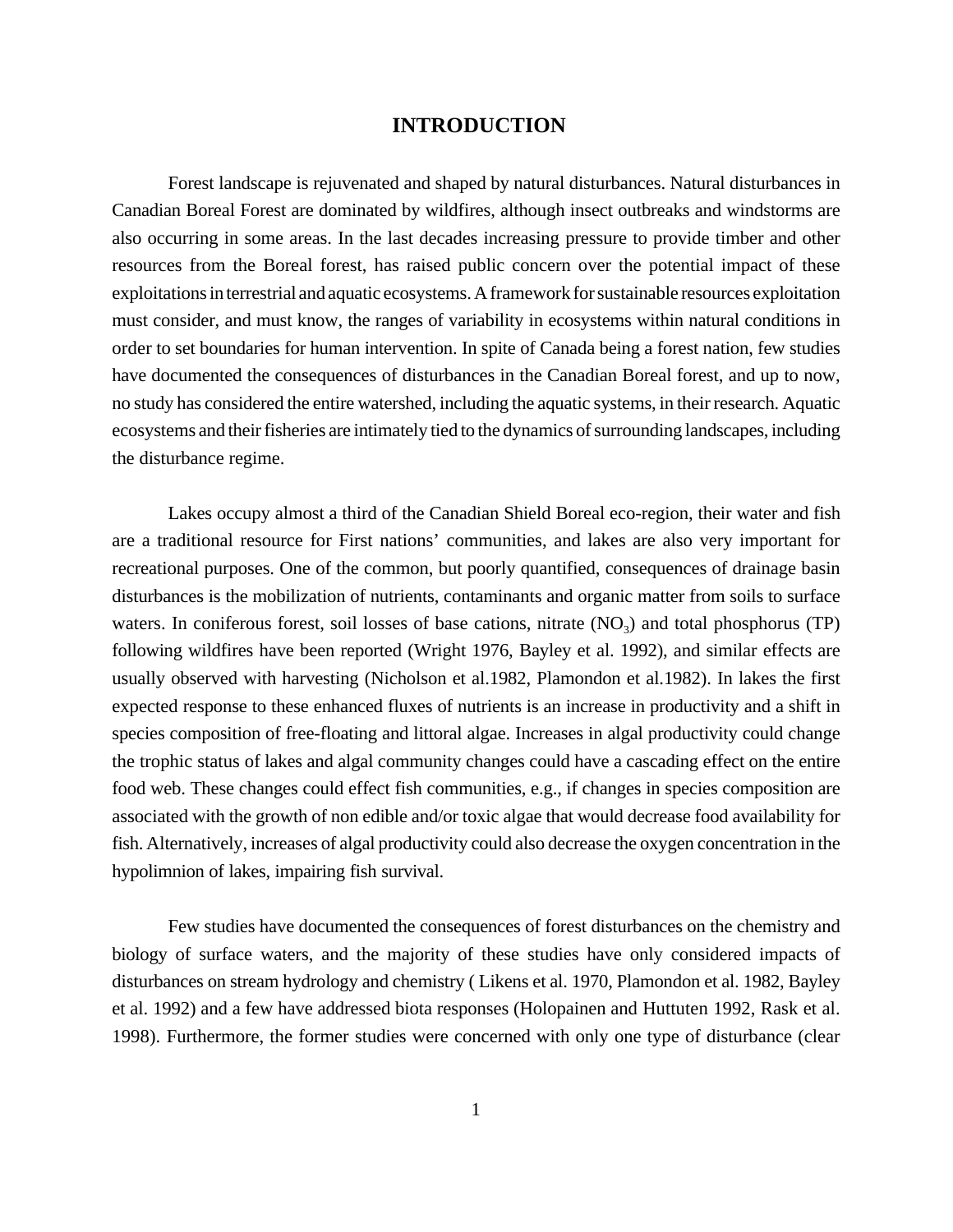cutting or wildfire) but none - until the present SFM-NCE program - have compared the consequences of human activities to natural disturbance effects.

The aim of this study was to partially fill this lack of data, in understanding how the size of natural disturbance modify lake communities at the base of the food web and how these changes compared with those associated to harvesting. More specifically, we analyzed changes in biomass and community structure of pelagic algae (phytoplankton) in lakes on drainage basins disturbed by wildfire and harvesting. The final aim was to produce a model that could give guidelines to managers to keep the lakes within the boundaries of temporal and spatial natural oscillations. This model would be integrated in the general model that will guide Federal-Provincial governments in the development of rules for forestry harvesting, and it can serve as a tool for forestry industry.

Because of increasing evidence that the littoral as a habitat is crucial for fish feeding in Canadian Shield lakes and because benthivorous fish were the most widely distributed species in the study lakes (Magnan and St-Onge 1999), as of 1996 (year-2 after disturbance) the study of the littoral productivity was also undertaken in a subset of lakes (Planas et al. 2000; Groulx 2000). Responses of the littoral algae (periphyton) were compared to responses of phytoplankton in each lake where both communities were sampled.

Our working hypotheses were that: 1) Wildfire and forest harvesting, by increasing nutrients and organic matter inputs, would impact water quality and aquatic communities in disturbed boreal lakes compared to reference lakes. 2) Variation in water quality and biota among the three sets of lake types (reference, burnt and harvested) should be more important that among-lakes (in a given set), and within-lakes variation.

Our hypotheses were based on the knowledge that undisturbed forest ecosystems have very strong negative feedbacks, and efficiently retain nutrients and other elements in soil or in the permanent structure of plants (e. g., branches). Because watershed disturbances increase runoff, modify height of the water table and soil temperature, the geochemical cycling of soil elements should accelerate. Consequently, more nutrients, dissolved organic carbon, and other chemical elements will be exported from soils to aquatic ecosystems. The remarkably consistent response of algae to the increase of nutrients is well known (Schindler 1977), however, we do not know how algae will respond to nutrient increases associated with huge amounts of dissolved organic carbon.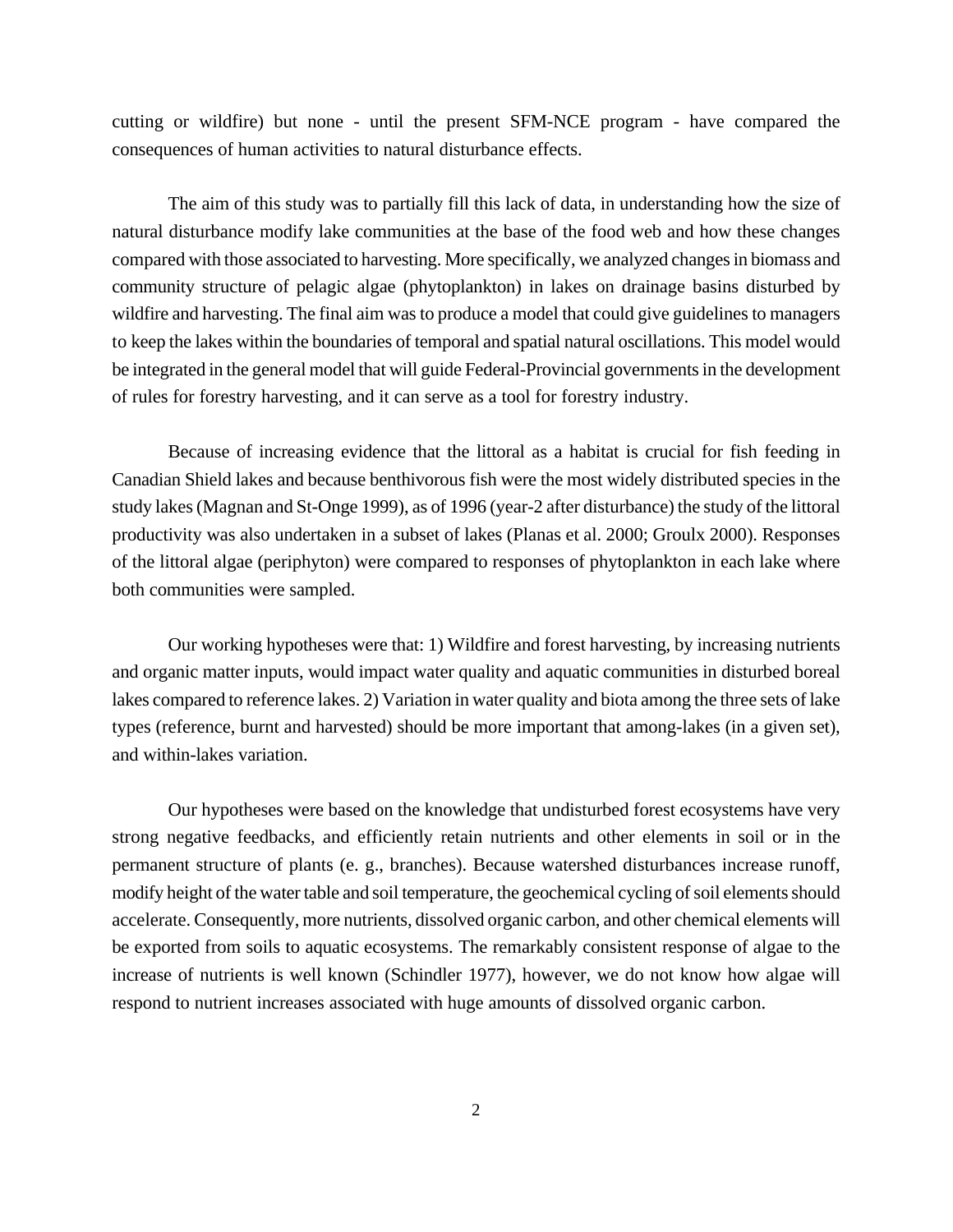This study is part of the Eastern Land-Aquatic team project whose principal investigators are R. Carignan, P. Magnan, B. Pinel-Alloul and D. Planas. We sampled the same lakes and we shared the data (see e.g. Carignan et al 1999a, b, Magnan et St-Onge 1999, Pinel-Alloul and Patoine 1999).

Part of this project research has already been published (Planas 1999, Planas et al. 1999, Groulx 2000, Planas et al. 2000). In this report, we will briefly summarize the main findings of the project and we will present new data (not yet published) on changes in community structure related to the type of disturbance.

# **METHODS**

### **Study Area**

The study area was centered on Gouin Reservoir (47°52'-48°59'N and 73°19'-76°43'W), at the transition zone between the boreal mixed and the boreal conifer forest (see, Carignan et al. 1999 a,b, 2000, Planas 1999, Planas et al. 1999, 2000, Lamontagne et al. 2000). In this region, where extensive forest harvesting operated, three severe wildfires occurred in summer 1995 (30 000 to 50 000 ha) that provided us the opportunity to simultaneously compare nearby lakes which have been disturbed either by wildfire or logging, and these which had remained undisturbed.

Thirty-eight lakes were selected on the basis of comparable morphometry, size and depth and with less than 20 % wetland (bog, fens, swamp) in the watershed (Carignan et al. 1999, 2000). Sixteen lakes were located in undisturbed drainage basins, untouched by fire or any anthropogenic influences for at least the last 40 years, but generally for more than 70 years ("Reference lakes" = RL). Nine lakes, of which 50-100% of their drainage basin area, have been severely burnt in 1995 ("Burnt lakes" = BL). Nine lakes have, between  $\approx$  11 and 96% of the drainage basin area, been logged in 1995, one in 1995 and 1997, and four in 1997 or 1998 (" Harvested lakes" = HL). For lake locations see figure 1 in a previous report (Planas 1999).

## **Sampling**

Phytoplankton was sampled three times per year, in spring (within two weeks of ice out), summer and fall from 1996 to 1999. Duplicate integrated samples of the euphotic zone (depth of 1% light penetration, between 2 and 5 m) were taken near the deepest part of the lake, concomitantly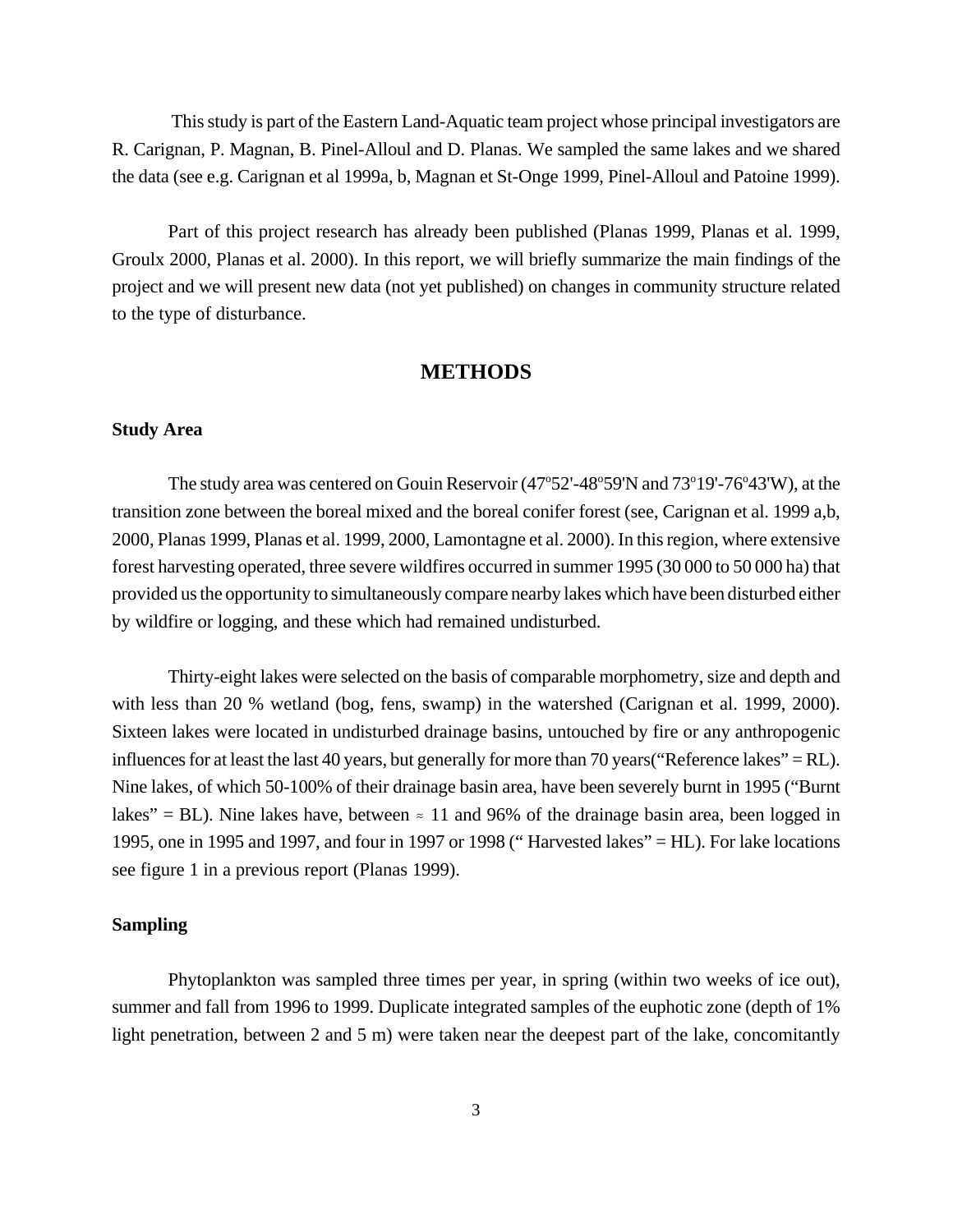with the water chemistry, physical properties and zooplankton (Carignan et al. 1999, Garcia and Carignan 1999, Pinel-Alloul and Patoine 1999, Carignan et al. 2000, Patoine et al. 2000).

For periphyton, some subsets of lakes were considered. Five (5) RL in 1997 and 6 in 1998 and 1999, 5 lakes in fire-drainage basins, and 4 lakes on drainage basins harvested in 1997 and 6 in 1998 and 1999, were studied using artificial substrates (70 µm Teflon mesh; Planas 1999) placed to 1 m depth. Substrata were left in the field for either 3 months (summer benthic algae) or 9 months (winter benthic algae) or 12 months (Planas et al. 2000, Groulx 2000).

#### **Phytoplankton and Benthic Algal Biomass Measurements**

Chlorophyll-*a* (Chla) concentrations, and specific algal biovolumes were used as a measure of algal biomass for phytoplankton and benthic communities. Procedures on samples conservation, Chla extraction and biovolume measurements are detailed elsewhere (Planas 1999, Groulx 2000). Biodiversity was calculated as the mean of annual-total species richness per lake (Planas 1999, Groulx 2000).

## **Data Analysis**

In order to compare the relative importance of pelagic and benthic algae, and to calculate the benthic algal biomass as percentage (%) of total biomass in each set of lakes, phytoplankton biomass per unit volume was transformed to unit area of photic zone (mg.m<sup>-3</sup>  $*$  photic zone depth in metres). Briefly, the benthic to phytoplankton biomass were estimated, respectively, from the average benthic biomass per lake times the littoral area, and the average phytoplankton biomass per lake times the area of the pelagic photic zone (see Planas et al. 2000 for more details).

Statistical analyses were performed on  $log_{10}$  transformed data when necessary, using SAS 6.14 or JMP packages (SAS Institute Inc). One-way or two-way ANOVA (general linear model, GLM) was used, respectively, for winter periphyton, and summer periphyton and phytoplankton data. Multiple regressions analyses were performed with a stepwise variable selection ( $p < 0.05$  as an entering and keeping level). Normality of the predicted-observed residuals was verified with a Shapiro-Wilk W-test. Correlations between variables were calculated using the Pearson's product moment pairwise method (Legendre and Legendre 1998) (see Planas et al. 2000 for more details).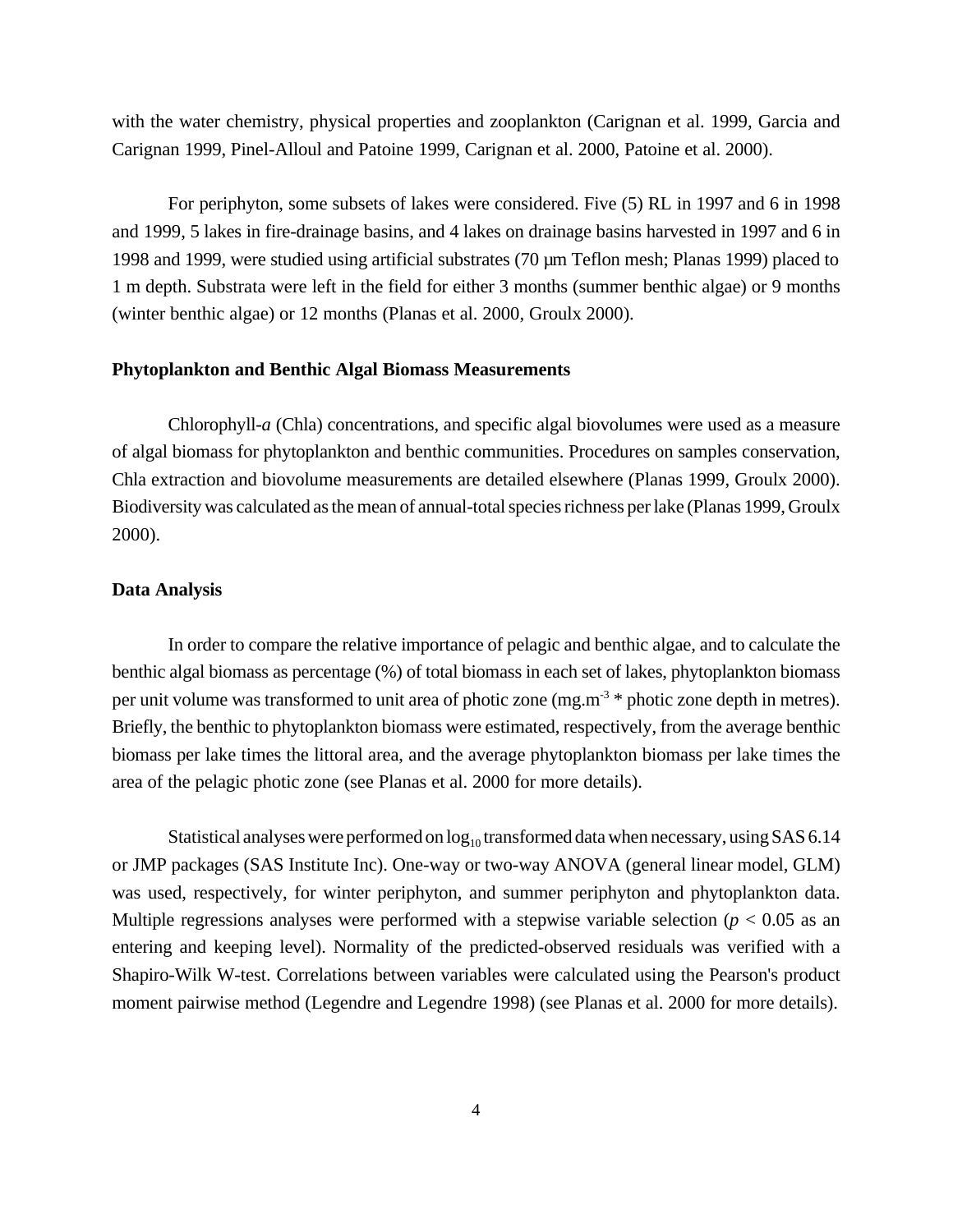# **SUMMARY OF DATA ANALYSIS**

#### **Response of Algal Biomass**

Since year-1 after disturbance pelagic mean Chla concentrations were significantly higher in lakes with more that 40% of the drainage basin disturbed (Planas et al. 2000). Among treatments, and for any given year, mean pelagic Chla had higher concentrations in BL, intermediate in HL and the lowest in RL (Planas et al. 2000). The temporal phytoplankton Chla response ratio (the ratio of mean Chla outcome for BL basins and HL to that in the RL; Hedges et al. 1999) differed through out the season and between years (Figure 1). Lakes on fire-drainage basins showed a higher response in 1997 and 1998 than in 1996, but the opposite was observed in HL where the lowest response ratio was observed in 1997. Within years and throughout the season, Chla concentrations tended to be higher in spring. Overall, for any set of lakes, higher Chla responses was measured in lakes with a drainage ratio (DR = area of drainage basin over the area of lake surface) higher than  $>4$ .



Figure 1 - Evolution of the monthly average pelagic algae relative Chla response ratio (1996 to 1999) of lakes located in perturbed watersheds as compared to reference lakes (dotted line). Burnt lakes  $(n = 9)$  and harvested lakes  $(n = 7)$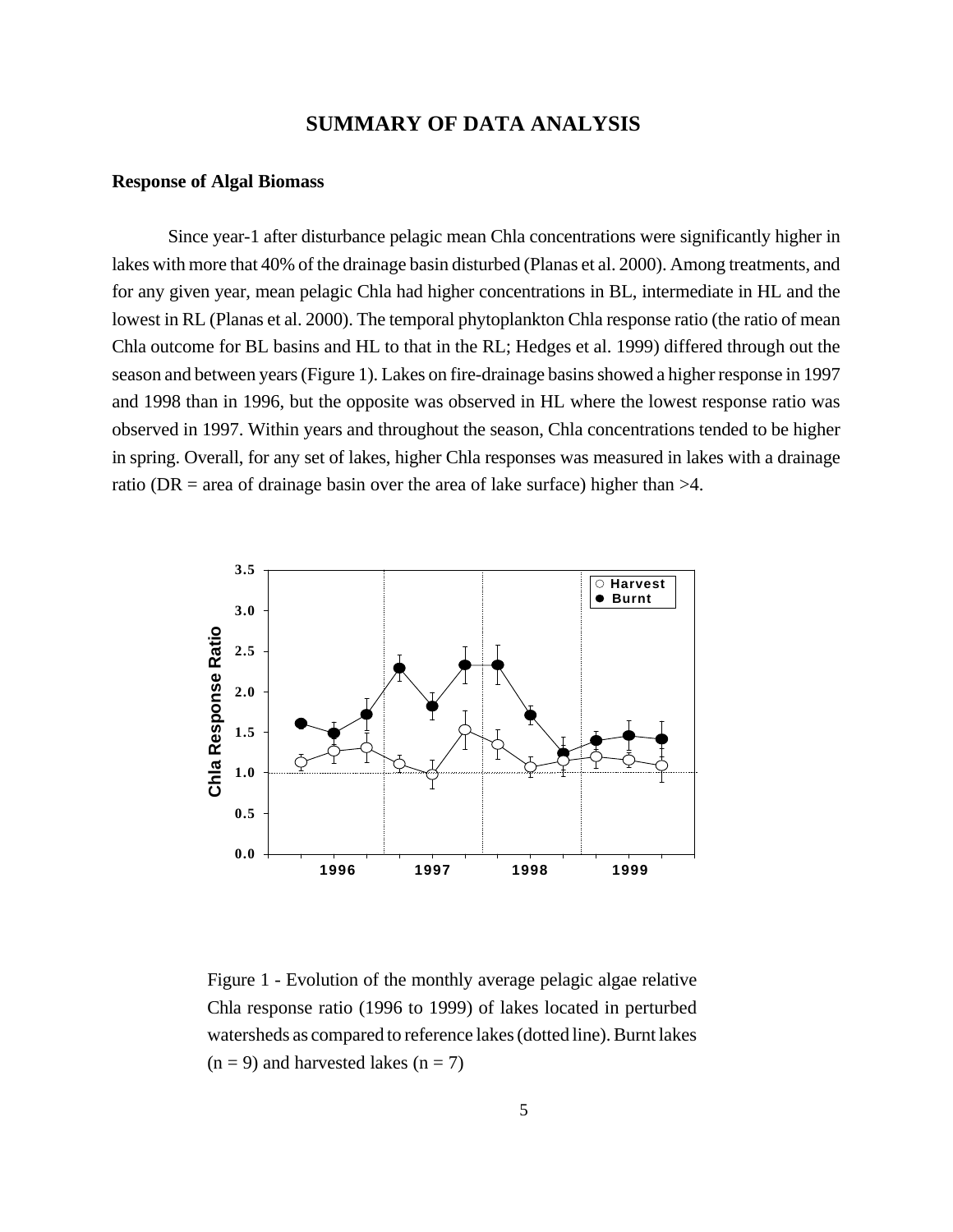In the littoral zone, periphyton biomass responses followed the same pattern than phytoplankton but responses were magnified (Figure 2). As observed for phytoplankton, for a given set of lakes differences between years are not related to number of years after disturbance. In BL, periphyton concentration was higher in summer 1997 (year-2) and lower in summer 1998 (year-3) (Groulx 2000, Planas et al. 2000). In an annual basis mean Chla concentrations in the littoral zone tended to be higher in winter (year-4) than in summer for any treatment (Figure 2). Among perturbed lakes, and at any season, BL had significant higher Chla concentration than HL (Planas et al. 2000, Figure 2).



Figure 2 - Summer, (year-2 and year-3) and winter (year-4) means  $(\pm$ standard error) of periphyton chlorophyl *a* concentrations. Different letters indicate differences between set of lakes ( $p \le 0.05$ ).

In summary, in both communities, phytoplankton and periphyton, algal biomass was greater in lakes located within disturbed drainage basin. When both types of disturbances are compared, BL had a higher biomass than HL. Four years after disturbance, algal biomass may still not have reached a steady-state (Figure 3).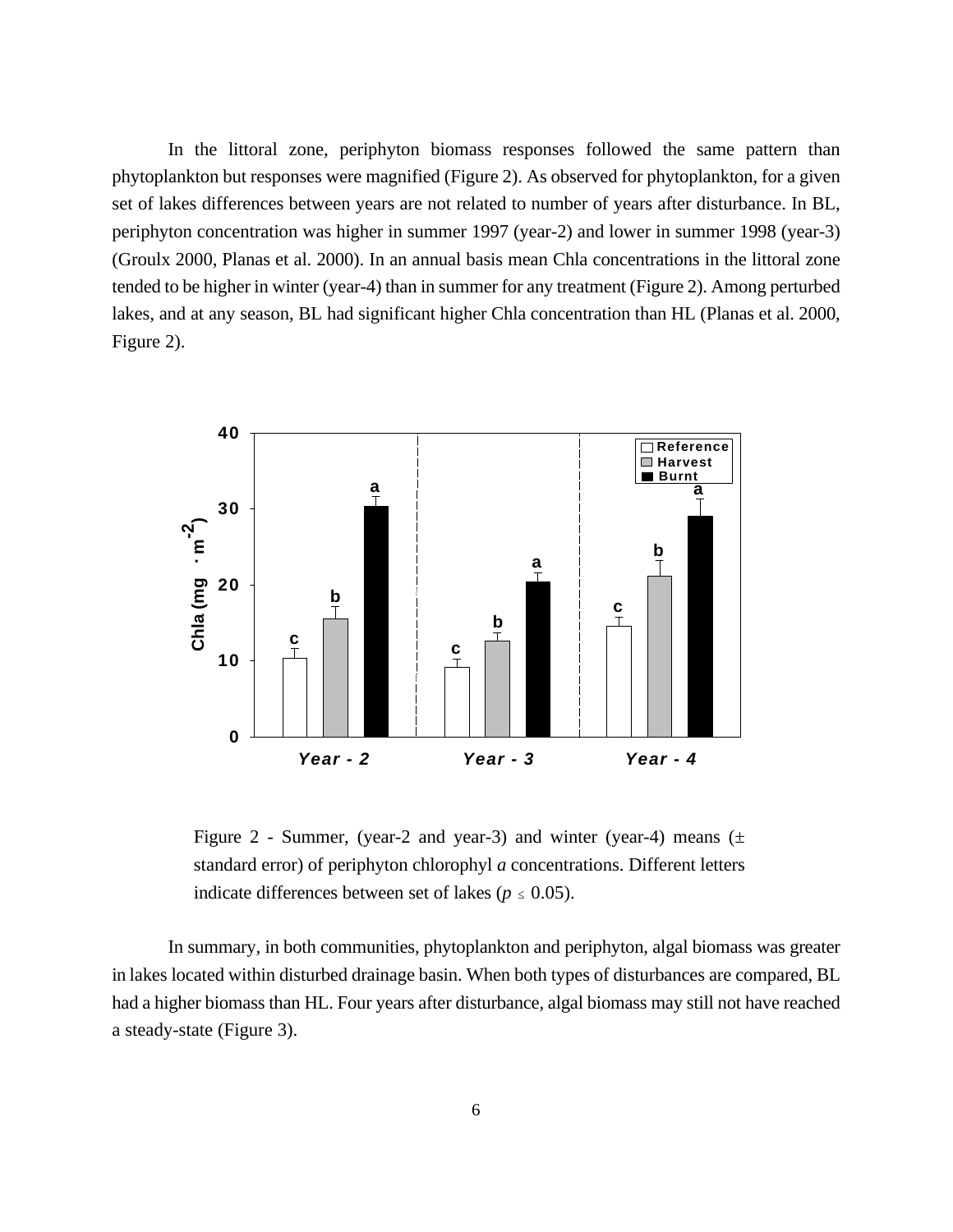

Figure 3. Evolution of mean  $(\pm$  standard error) of phytoplankton chlorophyl concentrations, in each set of lakes, from year-1 to year-4 after disturbance. Horizontal lines over bars, indicate not significant differences ( $p \geq 0.05$ ) between years for any set of lakes.

### **Biomass Budget Between Phytoplankton and Periphyton**

In the subset of seventeen lakes for which periphyton was sampled, we compared littoral versus pelagic Chla per unit area of photic zone. Chlorophyll- $\alpha$  was higher in periphyton than in phytoplankton (Planas et al. 2000). Differences between periphyton and phytoplankton Chla concentrations per unit surface were 200% HL and 300% in BL, no differences in Chla concentration were found between the two communities in RL.

In humic oligotrophic lakes, phytoplankton and benthic algae compete for nutrients (Hansson 1990). Nutrient loading in the littoral zone is less diluted than in the pelagic water column, and the efficiency of nutrient utilization, retention and recycling is much greater among closely aggregated littoral algal-microbial communities than in the pelagic zone (Wetzel 1996). These littoral characteristics lead to maximal resource utilization and productivity per areal unit. In lakes on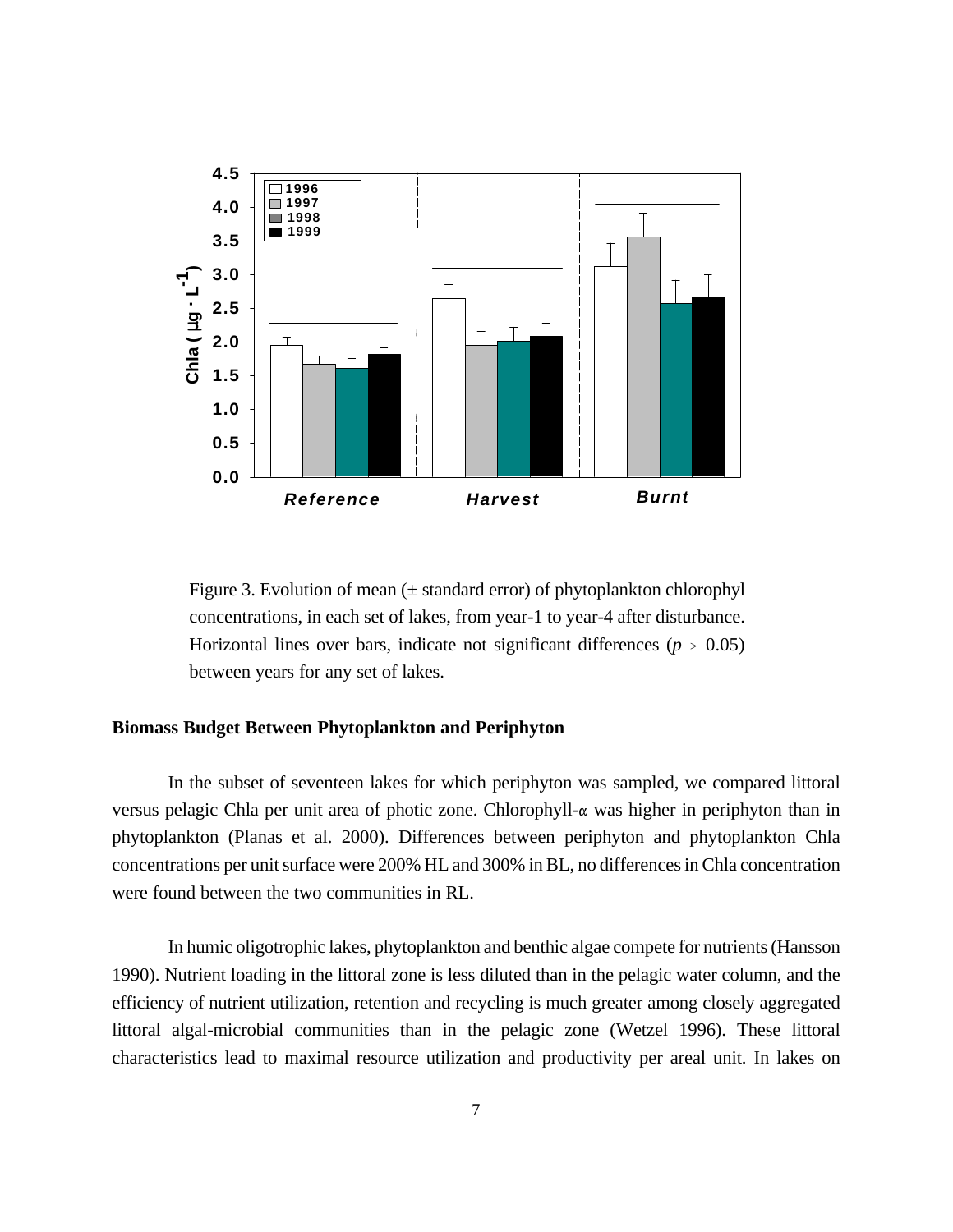disturbed drainage basins, in which benthic algal biomass was measured, nutrients in the water column were relatively abundant as compared to unperturbed lakes, suggesting that competition for nutrients between littoral and pelagic zones was weaker in relation to RL. For the BL in which benthic algae were studied, the 1997 and 1998 mean euphotic zone to mixing depth ratio  $(Z_{ph}/Z_{mix})$  was lower than  $1 (Z_{ph}/Z_{mix} = 0.796 \pm 0.106)$  and less than in the RL  $(Z_{ph}/Z_{mix} = 1.31 \pm 0.101)$  while the ratio in HL was intermediate and close to 1 ( $Z_{ph}/Z_{mix} = 0.992 \pm 0.106$ ).

In summary, the periphyton algae showed a greater response to disturbance than phytoplankton algae. Responses are somewhat different for BL as compared with HL basins. The higher responses of periphyton communities as compare to phytoplankton in disturbed lakes could be explained by lower light penetration in the water column than in RL. Consequently, the ratio  $Z_{ph}/Z_{mix}$  decreases, diminishing time that phytoplankton is exposed to light during day hours.

#### **Environmental Factors Influencing Algal Biomass**

Phytoplankton Chla responses could be predicted either from watershed characteristics, or by physical and chemical lake characteristics.

#### *Watershed characteristics influencing algal biomass*

Multiple regression analysis between pelagic algae Chla concentrations, and watershed and lake parameters, showed that around 55% of the variance was explained by, the fraction of the catchment perturbed (F, Carignan et al. 1999), the 1/water residence time (T) or the drainage ratio  $(AD/AL = \text{drainage area to lake area})$ , and the percentage of the slope (Table 1, a and b). In equation b, 1/mean depth  $(Z_{mean})$  also entered in the equation but it only explains 3% of the variance. The equivalent predictive power of T and AD/AL could be expected since we know that for a region, with similar annual precipitation, drainage basin area are related to water residence time, and that in boreal lakes many average properties can be reliably predicted from the ratio AD/AL ( Schindler 1971; Fee 1979, Carignan et al 1999; Planas et al. 1999). In our studied lakes a strong correlation was found between T and DA/LA ( $r = -0.7931$ ).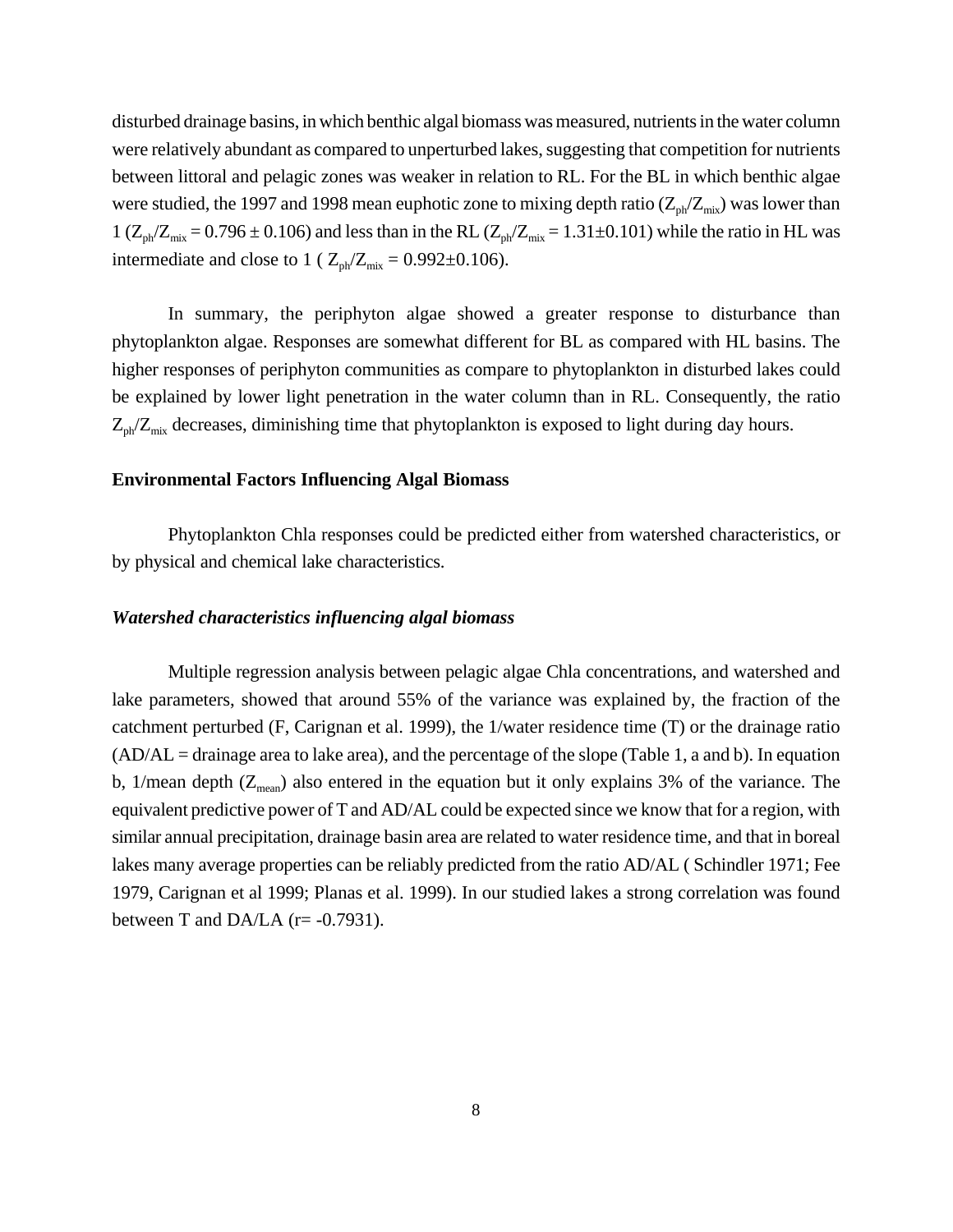| Model                        | $p_1 >  t $      | $\rm SE$ | $r^2$ | adj $r^2$ | Prob > F |  |  |  |
|------------------------------|------------------|----------|-------|-----------|----------|--|--|--|
| a) With water residence time |                  |          |       |           |          |  |  |  |
| log (CHA)                    |                  | $0.077*$ | 0.564 | 0.553     | < 0.0001 |  |  |  |
| 0.353                        | < 0.0001         | 0.024    |       |           |          |  |  |  |
| $0.002$ F                    | < 0.0001         | 0.002    | 0.346 |           |          |  |  |  |
| $0.012\%$ slope              | < 0.0001         | 0.002    | 0.113 |           |          |  |  |  |
| $-0.034T(Year)$              | < 0.0001         | 0.007    | 0.105 |           |          |  |  |  |
| b) With DA/LA                |                  |          |       |           |          |  |  |  |
| log (CHA)                    |                  | $0.077*$ | 0.558 | 0.542     | < 0.0001 |  |  |  |
| 0.378                        | < 0.0001         | 0.47     |       |           |          |  |  |  |
| 0.002F                       | < 0.0001         | 0.0002   | 0.276 |           |          |  |  |  |
| $0.008$ DA/LA                | $\boldsymbol{0}$ | 0.002    | 0.159 |           |          |  |  |  |
| $0.012\%$ slope              | < 0.0001         | 0.002    | 0.094 |           |          |  |  |  |
| $-0.176log_{10}(Z_{mean})$   | 0.008            | 0.065    | 0.03  |           |          |  |  |  |

Table 1 : Multiple regression model between phytoplankton chlorophyll-a (dependent variable) and watershed and lake characteristics<sup>1</sup> (independent variables).

<sup>1</sup>Watershed and morphometric data (Carignan laboratory).  $F =$  fraction of catchment perturbed (Carignan et al. 1999); DA/LA = Drainage area/Lake area; T = water residence time (year); %slope  $=$  % watershed slope;  $Z_{mean}$  = mean depth of the lake.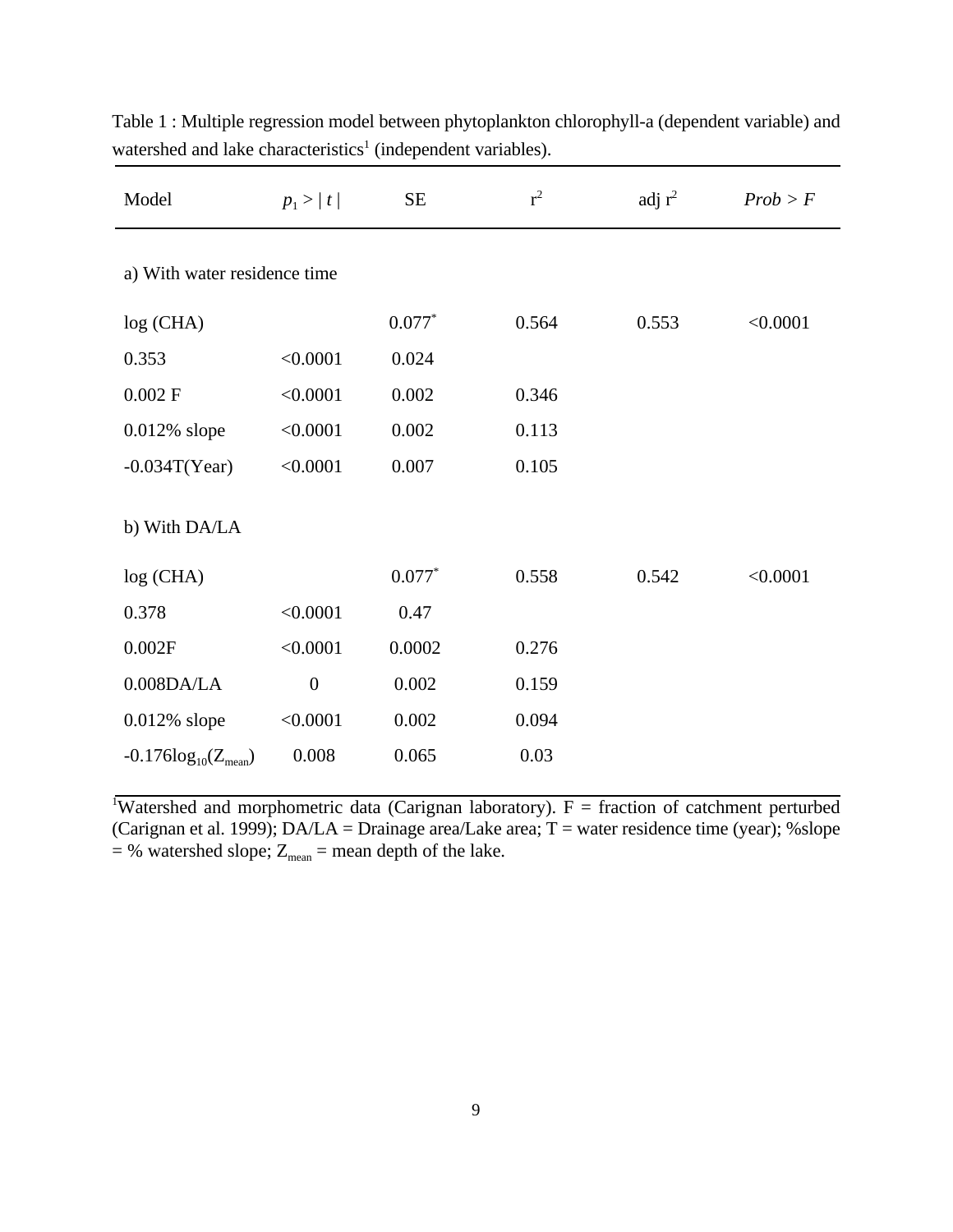| Model            | $p_1 <  t $ | $\rm SE$         | $r^2$ | adj $r^2$ | Prob > F |  |  |
|------------------|-------------|------------------|-------|-----------|----------|--|--|
| a) Summer growth |             |                  |       |           |          |  |  |
| log (CHA)        |             | $0.129*$         | 0.79  | 0.755     | < 0.0001 |  |  |
| 1.49             | < 0.0001    | 0.104            |       |           |          |  |  |
| 0.501F           | < 0.0001    | 0.072            | 0.443 |           |          |  |  |
| -0.075°litslop   | 0.0007      | 0.018            | 0.334 |           |          |  |  |
| $-1.5e-7Vepi$    | 0.0005      | $\boldsymbol{0}$ | 0.047 |           |          |  |  |
| b) Winter growth |             |                  |       |           |          |  |  |
| log (CHA)        |             | $0.134*$         | 0.73  |           | < 0.0001 |  |  |
| 1.619            | < 0.0001    | 0.069            |       |           |          |  |  |
| $-0.304$         | < 0.0001    | 0.048            |       |           |          |  |  |
| c) Winter growth |             |                  |       |           |          |  |  |
| log (CHA)        |             | $0.173*$         | 0.553 |           | 0.0006   |  |  |
| 0.81             | < 0.0001    | 0.106            |       |           |          |  |  |
| 0.069DA/LA       | 0.0006      | 0.016            |       |           |          |  |  |

Table 2: Multiple regression (for summer data) or simple regression (for winter data) between benthic algae chlorophyll-a concentrations (dependent variable) and watershed and morphometric and hydrological lake characteristics<sup>1</sup> (independent variables).

<sup>1</sup>Watershed and lake data (Carignan laboratory).  $F =$  fraction of the catchment perturbed (Carignan et al. 1999); <sup>o</sup>litslop = mean littoral slope in degres; Vepi = volume of the epilimnion (m<sup>3</sup>); DA/LA  $=$  Drainage area/Lake area; T = water residence time (year).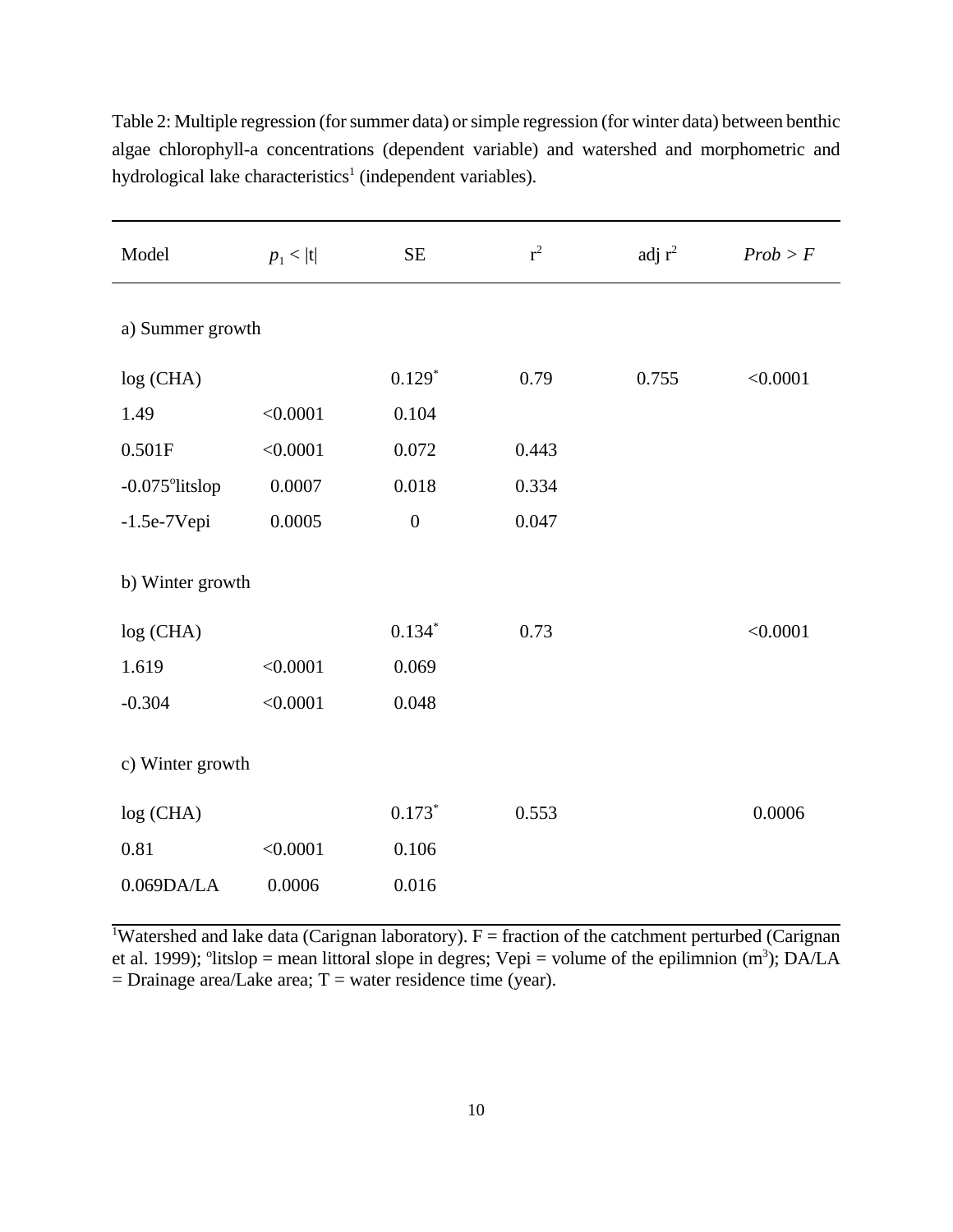When the same watershed and lake characteristics were applied to summer benthic algae Chla, 75 % of the variance was predicted by F, the 1/mean littoral slope (°litslop) and the 1/volume of the epilimnion (Vepi), the latest variable explaining only 5 % of the total variance (tableau 2 a). Because the lower number of observations for the winter-fall benthic algal Chla concentrations we could not apply multiple regression. Using simple regression, the strongest empirical relationship between fallwinter Chla concentration and watershed was found with 1/T. The water residence time explained 73 % of the total variance (table 2, b). The ratio DA/LA was also a good predictor of winter CHA concentrations, explaining around 55 % of the variance (Table 2, c).

#### **Physical-chemical variables influencing algal CHA**

Phytoplankton Chla responses in lakes could also be predicted from the physical-chemical variables. Total phosphorus (TP) explained 48% of the partial variance, followed by the light extinction coefficient ( $\epsilon_{PAR}$ ) and dissolved inorganic nitrogen (DIN =  $NO_3 + NO_2 + NH_4$ ) which explained 6 % and 4 % of the variance, respectively (Planas et al. 2000).

TP was also the best predictor of summer periphyton Chla concentrations, explaining 67 % of the variance, followed by nitrate  $(NO<sub>3</sub>)$  and dissolved organic carbon  $(DOC)$  which accounted for 13 and 5 % of variance, respectively (Planas et al. 2000). Total phosphorus also showed a relationship with winter benthic algae Chla ( $r^2 = 0.622$ ), but total nitrogen (TN) and DOC explained a stronger % of the variance ( $r^2 = 0.681$  and  $r^2 = 0.606$ , respectively) (Planas et al. 2000)

In summary, % of disturbance, catchment characteristics and water residence times are good predictors of algal responses in Canadian Shield lakes. Prediction are somewhat improved when water quality variables such as nutrients or light penetration are used instead of morphometric or hydrological characteristics. Phosphorus is the main nutrient controlling the growth of the algae. But, the response of the algae to nutrient in mitigated by the decrease in light penetration, particularly in HL.

#### **Pelagic Algal Community Structure**

#### *Changes in species composition*

Community changes in species composition occur in disturbed lakes, particularly in phytoplankton communities. Non-toxic Cyanobacteria, the most abundant taxa within the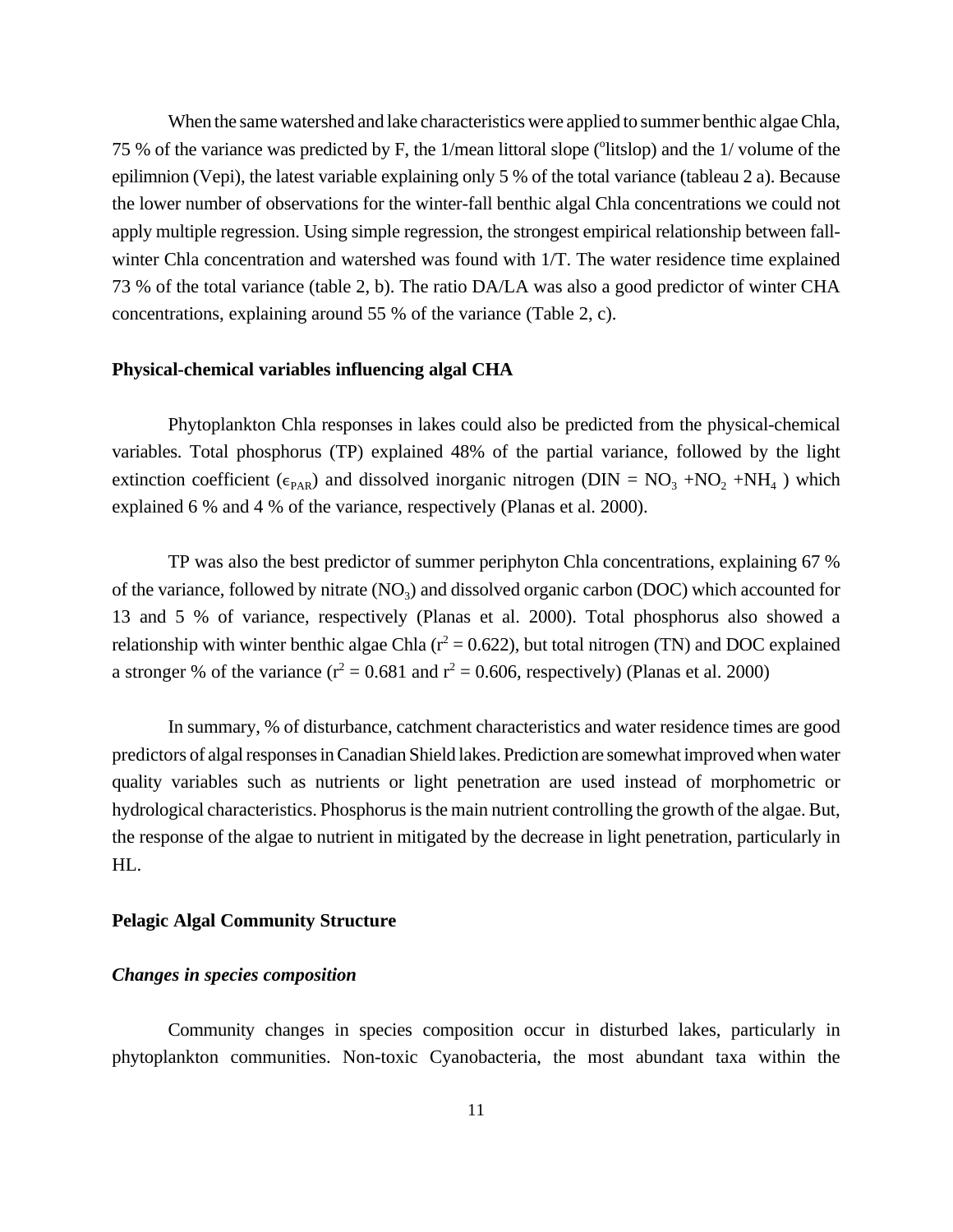picoplankton fraction of RL, decreased in HL since year-1 after disturbance, and continues to diminishes through the whole study period. All taxa, except Cyanobacteria, increased in BL with a large DR. However, the more drastic changes in community composition in BL was the increase of diatoms, which biomass increases almost one order of magnitude in relation to RL and HL. Harvesting barely changed the phytoplankton community composition in relation to RL, but the relative proportion of the different taxa was modified. As already mentioned, non-toxic Cyanobacteria decrease, phytoflagellates augmented, particularly Chrysophyceae, and to lesser extent Cryptophyta and Dinoflagellates (Planas 1999; Planas et al. 2000). These phytoflallegates have several species that are mixotrophic, this means that they have two modes of nutrition, autrotophic, using light to synthesize inorganic carbon and heterotrophic using particulate and/or dissolved organic compound for growth. The mixotrophic algae used the heterotrophic mode of nutrition when light, and/or nutrients, becomes limiting (see review Isaksson 1998).

The watershed disturbance changed the proportion of mixotroph algae in relation to autotroph. The ratio between mixotrophic algae and autotrophic algae was .significantly different (Oneway Anova, *Prop> F* <0.0001) between the sets of lakes. Lakes on harvested -drainage basin had the highest ratio and BL the lowest, RL having an intermediate ratio (Figure 4) These differences were mainly driven by the development of autotrophic diatoms in BL and mixotrophic chrysophytes in HL. In BL, autotrophic biomass was significantly higher than in HL and RL (Figure 5).

Autotrophic algae were the more important taxa in the periphyton communities of all lakes. Periphyton communities were dominated by diatoms in all lakes and no significant differences were found in taxa biomass between lake sets (Groulx 2000).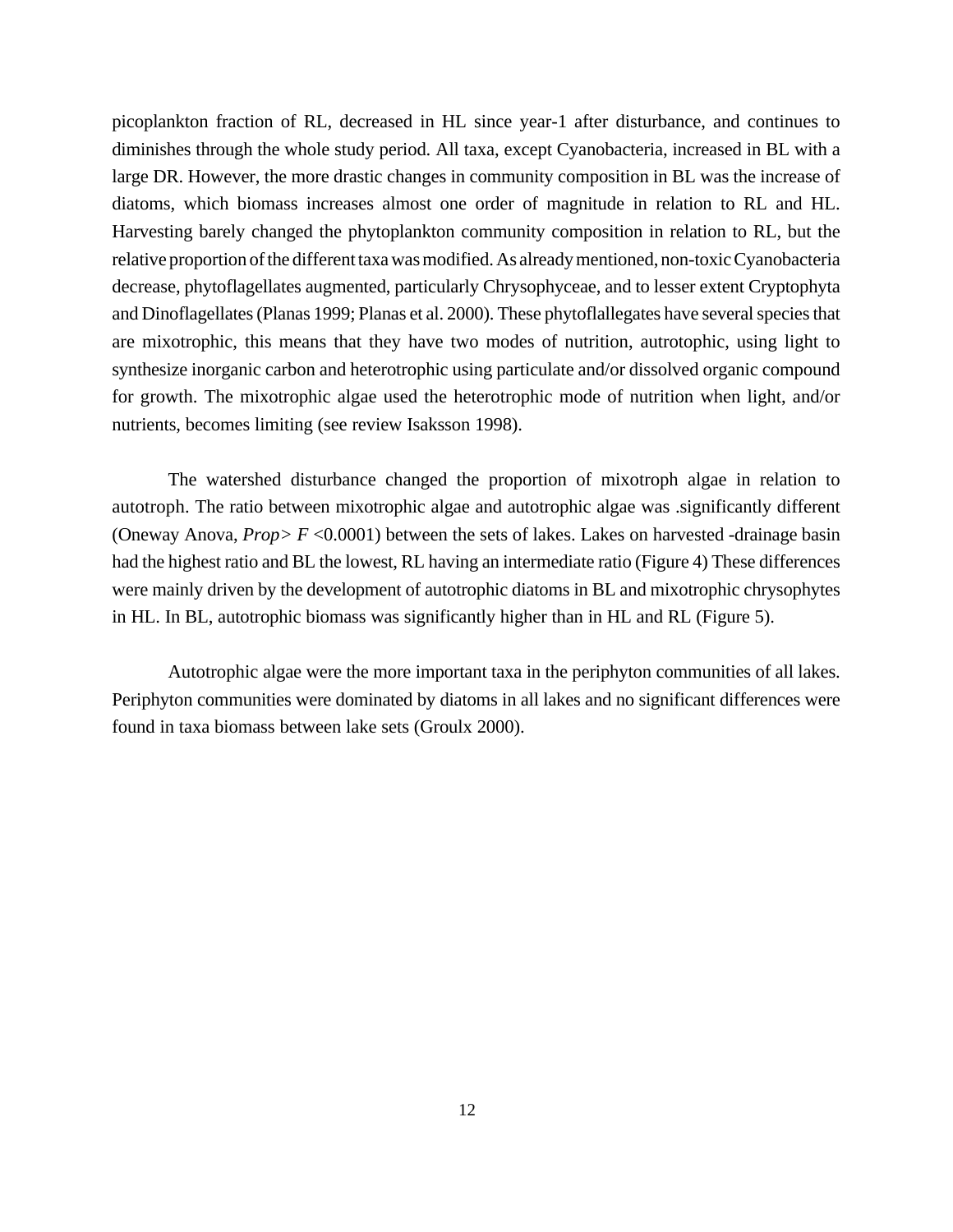

Figure 4 - Comparison means (± standard error) of mixotroph over autotroph ratio for phytoplankton, in reference and disturbed lakes. Different letter indicate differences ( $p \le 0.05$ ) between set of lakes.



Figure 5 - Annual mean (± standard error) of autotroph phytoplankton biomass in each set of lakes in year-1, year-2, and year-3 after disturbance. Horizontal lines above bars indicate not significant difference ( $(p \ge 0.05)$ ) between set of lakes.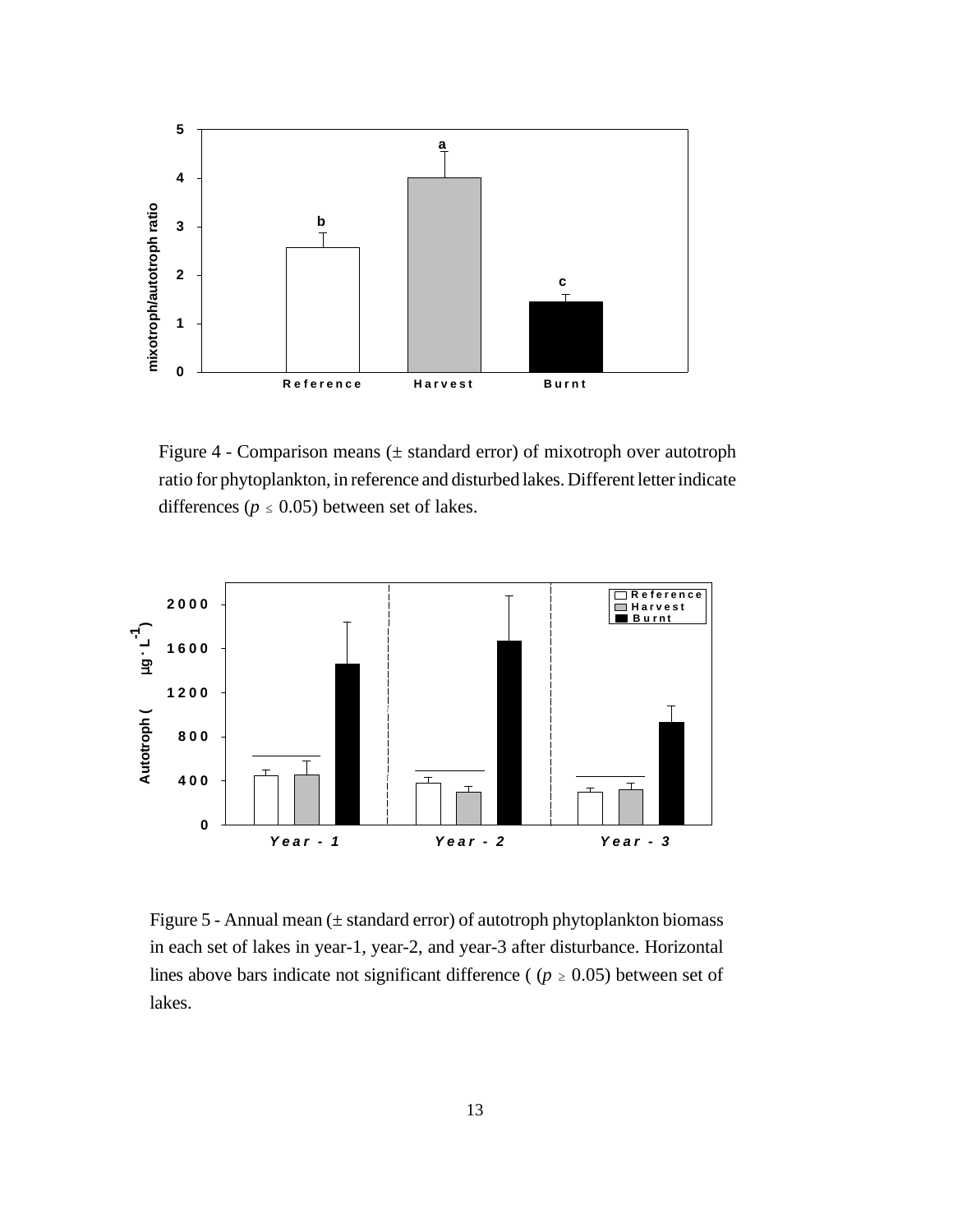The same physical and chemical variables that explained the biomass concentrations, explained the abundance of different taxa (light extinction coefficient, phosphorus and to a lesser extend nitrogen) (Planas 1999; Planas et al. 2000). However, the relative importance of each variable was different by considering only autotrophic taxa (Table 3). For autotrophic algae, the best predictor of biomass was DIN, (34% of the total variance), followed by the light extinction coefficient (15% of the total variance), and finally TP only explain 7% of the variance.

Table 3 : Multiple regression model between autotroph biomass (dependent variable) and watershed and lake characteristics<sup>1</sup> (independent variables).

| Model                        | $p_1 >  t $ | <b>SE</b> | $r^2$ | adj $r^2$ | Prob > F |  |  |
|------------------------------|-------------|-----------|-------|-----------|----------|--|--|
| a) With water residence time |             |           |       |           |          |  |  |
| log (autotroph)              |             | $0.230*$  | 0.562 | 0.548     | < 0.0001 |  |  |
| 1.142                        | < 0.0001    | 0.167     |       |           |          |  |  |
| 0.441log <sub>DN</sub>       | < 0.0001    | 0.067     | 0.338 |           |          |  |  |
| $-0.313 \epsilon_{PAR}$      | < 0.0001    | 0.055     | 0.151 |           |          |  |  |
| 1.423logTP                   | < 0.0001    | 0.007     | 0.073 |           |          |  |  |
|                              |             |           |       |           |          |  |  |

<sup>1</sup>Watershed and morphometric data (Carignan laboratory). DIN = Dissolved inorganic nitrogen;  $\epsilon_{\text{PAR}}$  $=$  light extinction coefficient;  $TP =$  total phosphorus.

In summary, disturbance modifies the community composition, the changes went in opposite direction in both types of disturbance, mixotrophic algae increased in HL and autotrophic algae increased in BL. Mixotrophic algae were also abundant in RL, but the ratio of mixotrophic over autotrophic was higher in HL. Non toxic algae have developed in lakes located on disturbed-drainage basin, but some of mixotrophic algae species present in the study lakes (e. g., *Chrysosphaerella longispina*) have long spines and would not be ingested by herbivorous. Whereas proliferations of autotrophic taxa, and particularly diatoms increased the nutritious quality of food for herbivorous (Serge Paquet, Dolors Planas, unpublished).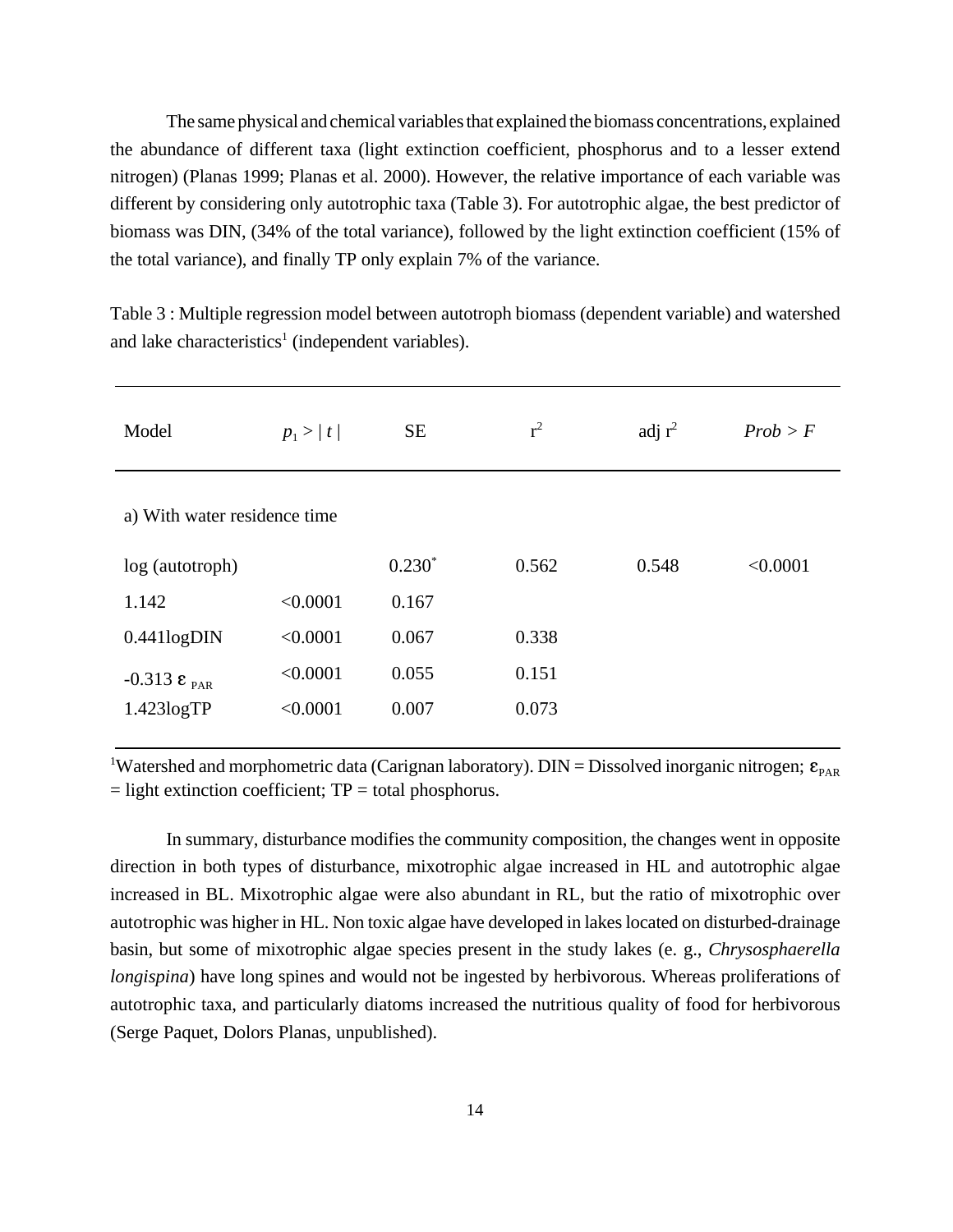#### **Biodiversity**

The mean number of species found in a given year was around 75 in RL. Half of the total number of species present in the study lakes pertain to the Chrysophyceae group. Green algae, although with low biomass in our study lakes, were highly diversified, too. No significant decrease on species biodiversity was measured in BL, although non-toxic Cyanobacteria numbers tends to be lower than in RL. However, a decrease in biodiversity was observed in HL with a high DR Lower biodiversity in HL became significant in year-3 after disturbance (Planas 2000). The decline in biodiversity in HL was due to the diminution in the number of Cyanobacteria species (Figure 6). Chrysophyceae biodiversity was higher in BL than in reference lakes as well as Dinoflagellates (Figure 6)

A negative relationship was found between total biodiversity and light extinction coefficient in our lakes, suggesting that light could be the variable that impairs growth of some algae. Pearson correlation coefficient between physiscal-chemical variables and algal taxa biodiversity demonstrate a negative correlation between Cyanobacteria and light extinction coefficient ( $r = -0.5193$ ,  $p =$ 0.0001). In our lakes, underwater spectral irradiance was controlled by DOC, and a strong correlation was found between this variable and light extinction coefficient (Carignan et al. 2000). Harvested drainage areas exported more DOC (2 to 3 fold reference; Lamontagne et al. 2000) than natural disturbed drainage basins. In 1997, DOC runoff increases, 50 - 80 %, on harvested basins (S. Lamontagne, personal communication. GRIL-U. Montreal, C.P. 6128, Montreal, H3C 3J7), compared to the year before and the following years in the region of the Gouin Reservoir (Lamontagne et al.2000). Higher DOC concentrations in 1997 could explain the delayed decrease on algal biodiversity in HL.

Periphyton algal biodiversity in HL was not significantly different than in lakes on undisturbed drainage basins. However, periphyton algal biodiversity was significantly lower in BL (Groulx 2000).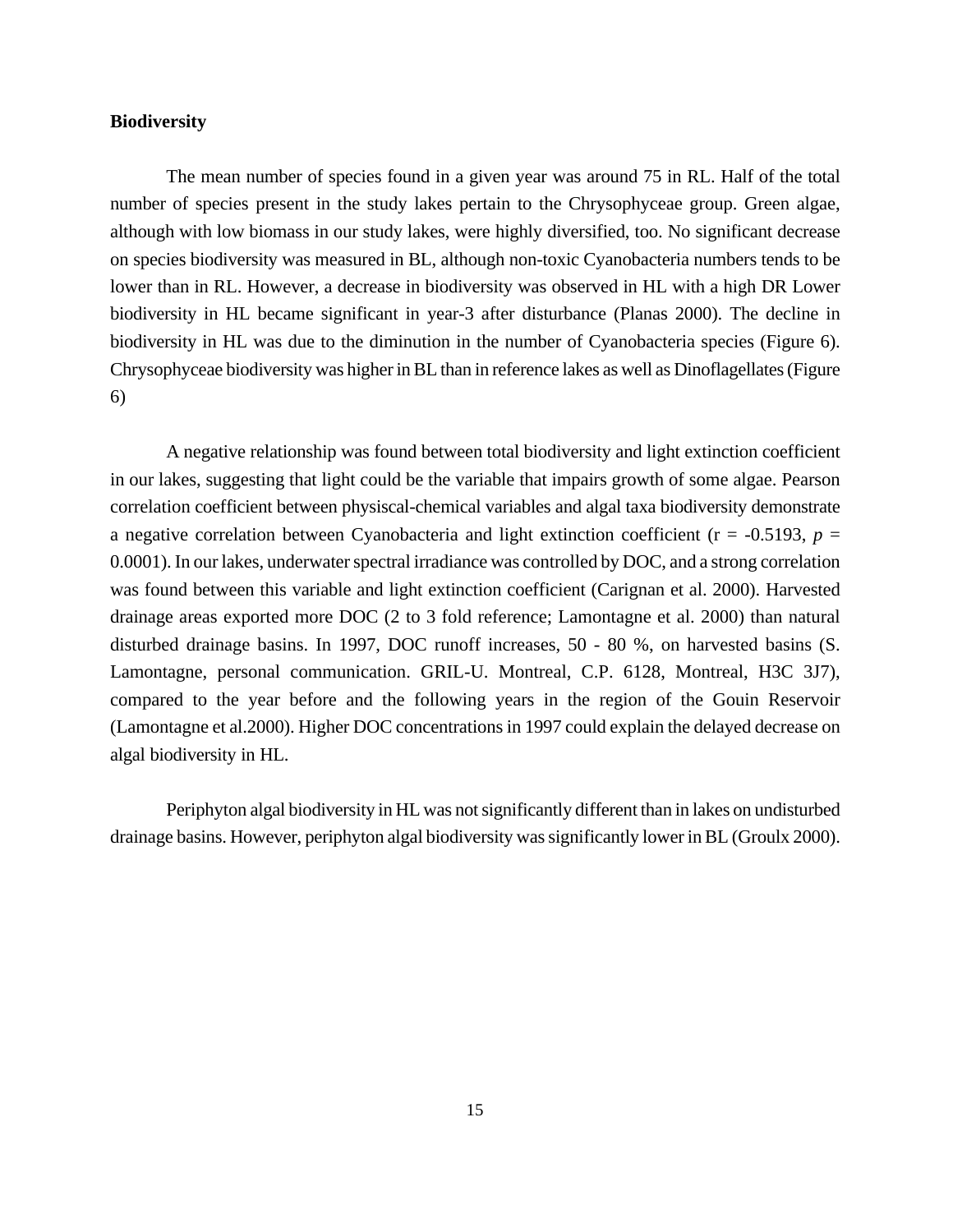

Figure  $6$  - Three years mean ( $\pm$  standard error) of biodiversity in different phytoplankton taxa. For a given taxa, different letters above bars indicate significant difference between set of lakes ( $p \le 0.05$ ). Cyano = Cyanobacteria, Crypto = Cryptophyta, Diato = Diatoms; Peridi =  $Dinoflagellates, Chloro = Green algebra, Chryso = Chrysophyceae.$ 

In summary, in phytoplankton communities, algal diversity in BL was not distinguishable from lakes in undisturbed drainage basin. However, in HL, algal biodiversity decreased where the disturbance was relatively large. This decline on biodiversity was probably due to a reduction in light penetration.

# **MANAGEMENT APPLICATION**

During the 5 years of study, algal productivity in lakes located in post-fire and in postharvesting drainage basins was significantly higher than in lakes of undisturbed drainage basin. Phosphorus, and to lesser extent nitrogen, seems to be responsible of algal productivity increases. Changes in biomass were higher in lakes located on post-fire drainage basins than in lakes located in post-harvested drainage basins. These differences could be explained by the light extinction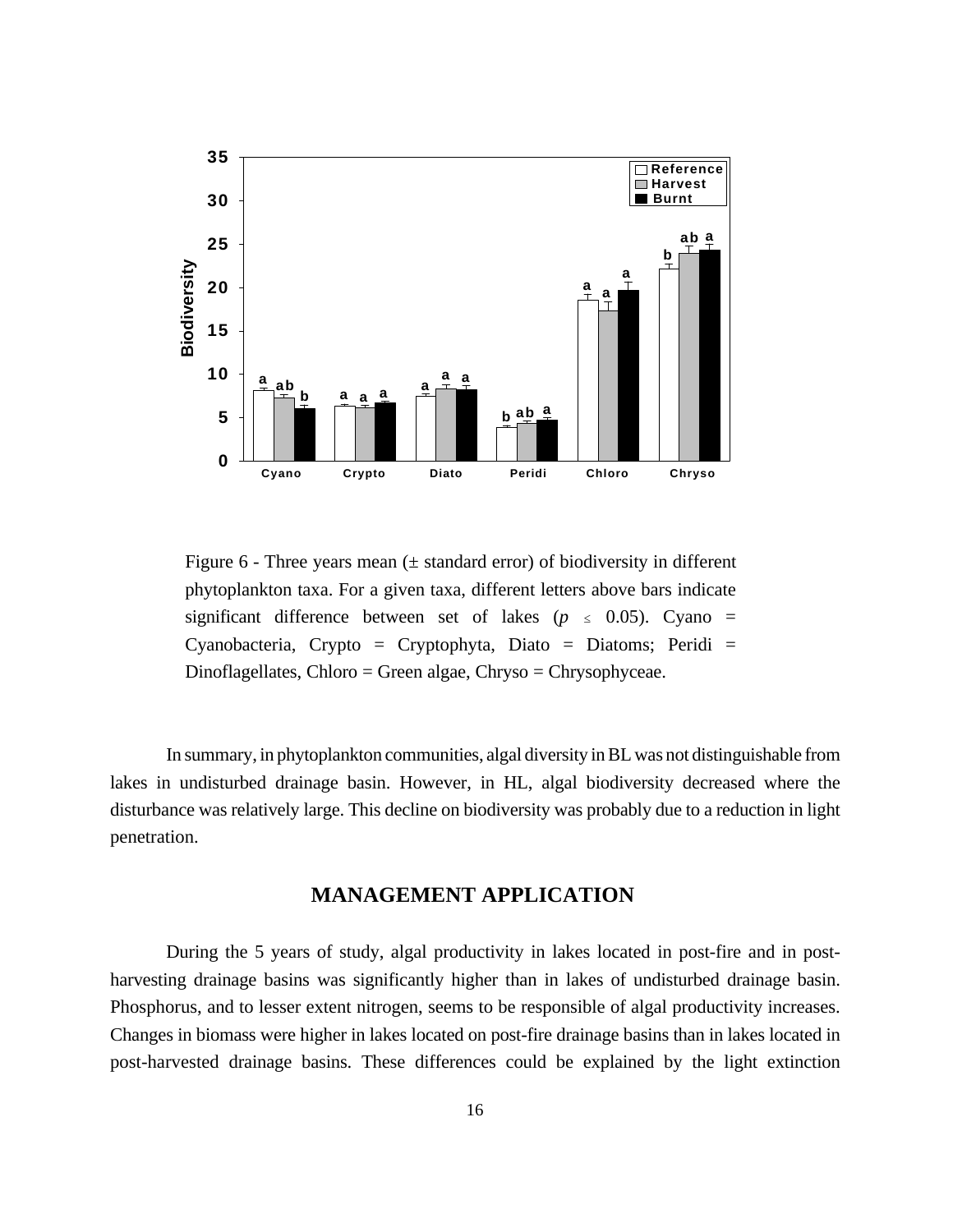coefficient. Light penetration was lower in lakes on harvested-drainage basins than in lakes on firedrainage basins. In the study lakes, light penetration is strongly related to dissolved organic matter concentration (Carignan et al. 1999a,b, 2000), as it has been observed in other Canadian Shield lakes. Thus, lower algal response in post-harvested lakes than in post-fire lakes are associated with differences in the amount of allochthonous dissolved organic matter, which is higher in drainage basin impacted by logging than in naturally disturbed drainage basins (Lamontagne et al. 1999, 2000). Lower light penetration in lakes located on post-harvested drainage basins is also responsible for differences in algal community attributes (changes in biodiversity and/or species composition). For a given set of disturbed lakes (naturally disturbed and human disturbed) the variance in the responses were very high when all lakes are pooled together (see figure 1).

Although we could not account for the influence of natural inter-annual variability due to the lack of pre-disturbance data our study does, however, indicate that this variance diminishes considerably when the drainage ratio ( $DR = \text{drainage}$  area over lake are) and the percentage of disturbance are considered. Responses in disturbed lakes with low drainage ratio and/or less than 30% of disturbance in the drainage basin were not significantly different that in reference lakes. However, responses in lakes on high drainage ratios and high levels of percentage disturbance were consistently higher than in reference lakes.

This finding allows us to built simple empirical models incorporating disturbance scenarios and variables, such as lake area, which can be easily measured from maps. More precisely, the relationship between the area of the perturbed drainage basin and the summation of the lakes' area in the watershed ( $FA = WAP/2LA$ ) we are able to predict more than 70 % of the variance in algal biomass on disturbed lakes (Planas et al. 2000; Figure7) and/or algal attributes (Planas 2000). This relationship also allows to predict variables of lake water quality, such as dissolved organic carbon or phosphorus (Carignan et al. 2000).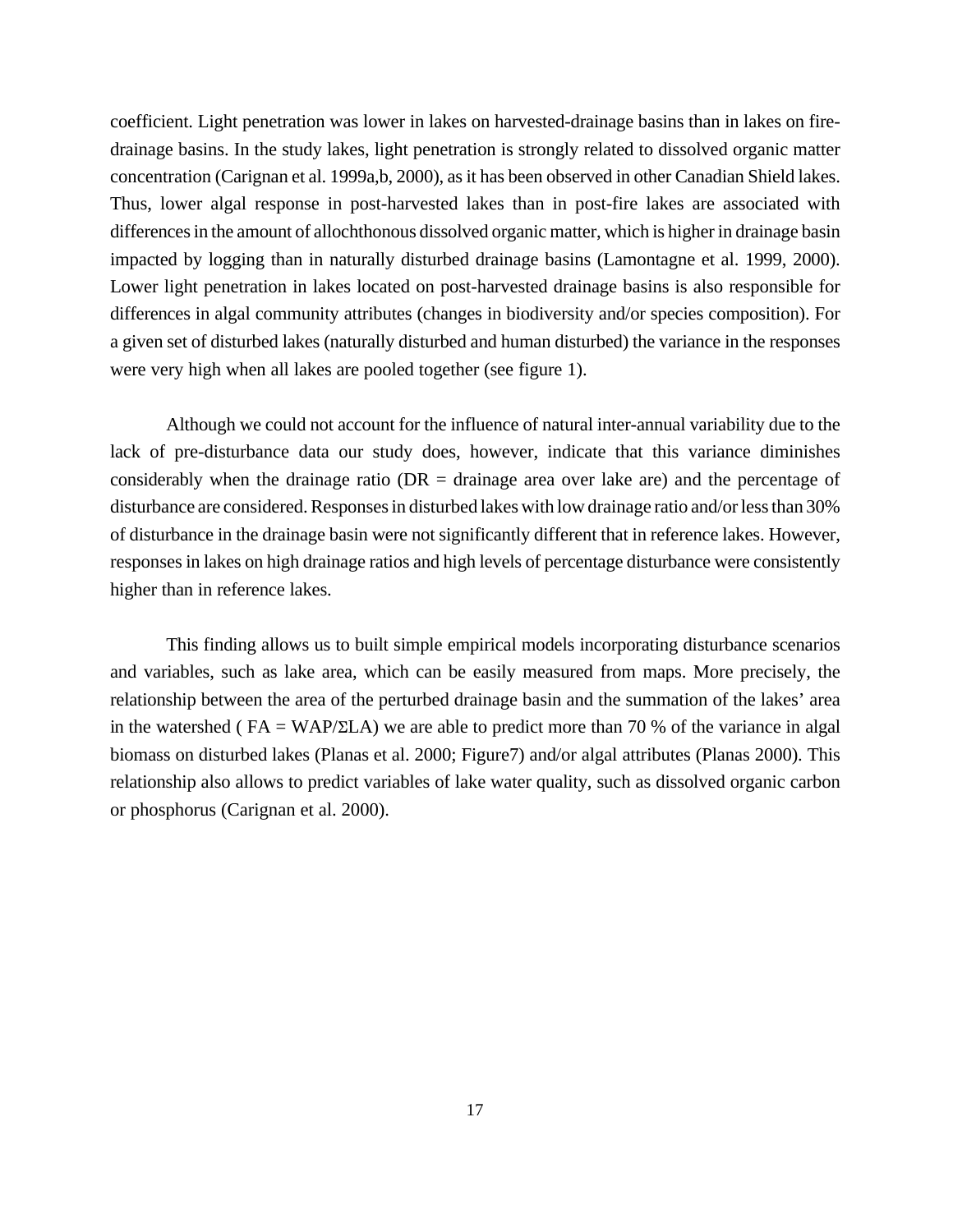

Figure 7 - Relationship (solid line) and 95 % confidence intervals (dotted lines) between phytoplankton chlorophyll  $\alpha$  (y-axis) in perturbed lakes and the fraction of the watershed disturbed over the  $\Sigma$  lakes surface area in the watershed (FA; x-axis) (From Planas et al. 2000).

The proposed empirical model is a simple tool that uses a small number of independent parameters. These parameters are easily available from maps describing catchment and lakes areas. This model can also be integrated to a more general model integrating Land, Aquatic and Forest Practices.

To consider the size of drainage basin and lake areas in harvesting planning is imperative for the maintenance of the desirable trophic status of lakes. Lakes in perturbed drainage basins with large DR have reached the oligo-mesotrophic status. Still we do not know (we lack of longer term data to certify it) if the disturbed lakes have overpassed the resilience mechanisms that will lead the aquatic ecosystems to return to natural conditions. If human drainage basin disturbances had been as important as the 1995 fires our conclusion would probably be completely different and more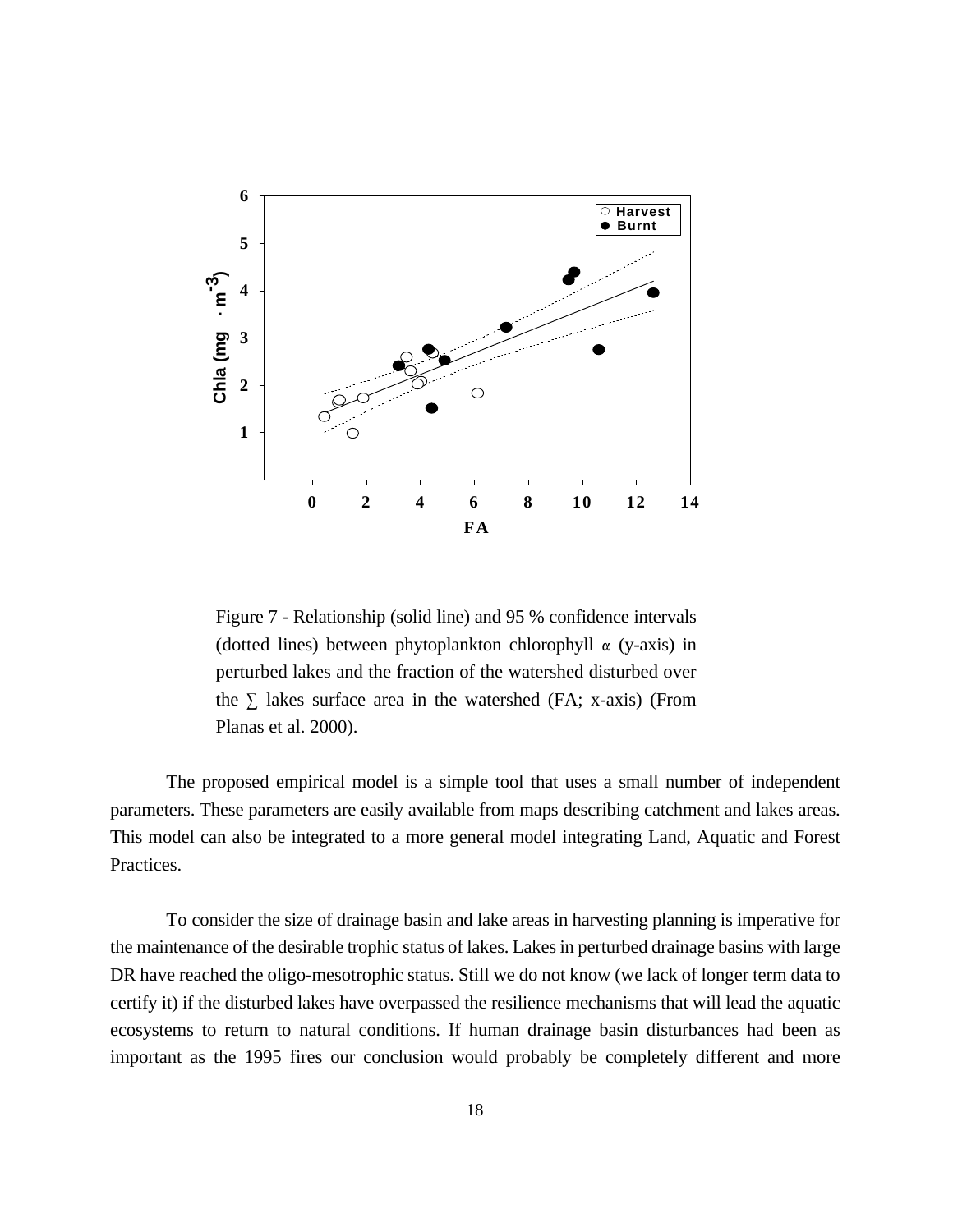pessimistic. Our forecast in such conditions is that the export of organic matter from the harvested drainage basin could affect fish communities in such pristine boreal lakes.

For future environmental monitoring, on the responses of lake biota to disturbance, we recommend to follow the evolution of periphyton communities. The reason for this recommendation are: i) periphyton communities are at the base of the littoral food web and littoral is an important habitat for fish feeding; ii) periphyton responses to disturbance are probably faster, and greater, than phytoplankton; iii) sampling could be easily done using the artificial device that we developed together with Richard Carignan (see Planas 1999, Figure 2, p. 5); and iv) one sampling per year would be enough since the device can stay in the lake for 1 year, and new devices could be installed at the same time as the retrieval of those that have been colonized the former year.

The former recommendation should allow planners to maintain healthy aquatic ecosystems, while providing economic, social, and cultural opportunities for the benefit of present and future generations.

# **CONCLUSIONS**

Phytoplankton biomass as well as the dominant taxa in RL of our study region were characteristic of pristine oligotrophic Canadian Shield lakes. Within disturbed lakes, volumetric phytoplankton biomass increased to mesotrophic levels (Chla > 3 mg $\cdot$ m<sup>-3</sup>, biomass > 3000 mg $\cdot$ m<sup>-3</sup> w.w. ) with maximum Chla concentrations greater than 5 mg•m<sup>-3</sup> in BL. Different responses in relation to the type of disturbance were found at the algal community level. Increases in taxa such as the edible diatoms, that are characteristic of enriched boreal lakes, only occurred in BL. In HL biomass augmentations was associated to the increase of mixotrophic algae. Periphyton biomass responses to drainage basin disturbances followed the same pattern as for phytoplankton; the response was, however, magnified relative to the pelagic community. In BL benthic algal Chla as high as 100 mg•m<sup>-2</sup> was measured two years after disturbance, while in references lakes, the highest Chla concentration measured was approximately 30 mg $\cdot$ m<sup>-2</sup>.

 Even four years after disturbance algal communities in lakes have not reached a steady state; long term responses to disturbances have been reported in aquatic ecosystems following wildfires (Minshall et al. 1997). During our 4-year study, the greatest response was measured in year-2 following disturbances and the sign of the response was different in relation to the type of disturbance. Biomass increased and major taxa shifts were observed in BL, whereas biomass decreased in HL.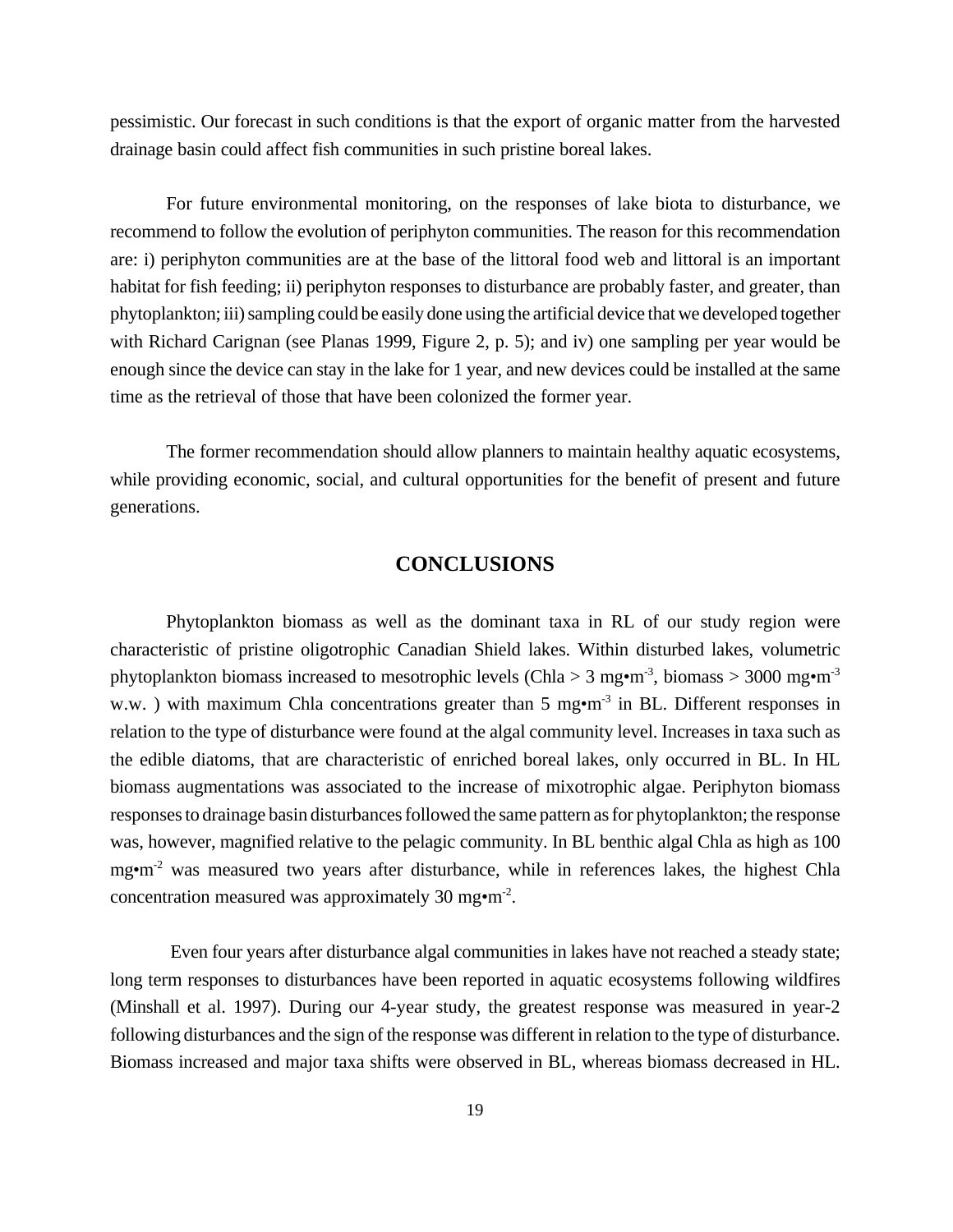These inter-annual differences between disturbances could be explained by the variability in chemical fluxes and light penetration related to runoff and the type of disturbance. With similar nutrient loadings, low light transmission could explain, for any year and throughout the seasons, the small response of algal biomass in HL as compared to BL. Low light, when nutrients are available, could limit algal primary production and hence biomass. For a similar increase of nutrients in perturbed lakes, differences in the  $\epsilon_{PAR}$  could also explain different responses in the algal taxa responses.

The littoral versus pelagic biomass (Chla) per unit of surface area indicated a stronger response of littoral communities to disturbances. These littoral responses could lead to maximal resource utilization and positively influence the fish productivity. This is a new finding, no other studies investigating the impact of drainage basin disturbance on lakes have simultaneously measured the response of pelagic and benthic algae, however, further research is needed in order to obtain a better understanding.

## **REFERENCES**

- Bayley., S.E., Schindler, D. W., Beaty, K. G., Parker, B. R. , and Stainton, M.P.. 1992. Effects of multiple fires on nutrients yields from streams draining boreal forest and fen watersheds: nitrogen and phosphorus. Can. Fish. Aquat. Sci. 49: 584-596. .
- Carignan, R., D'Arcy, P., Pinel-Alloul, B., Kalff, J., Planas, D., and Magnan, P. 1999a. Comparative impacts of fire and forest harvesting on water quality in boreal shield lakes. *In* : Proceeding of the 1999 Sustainable Forest Management Conference Proceeding. *Editors* : Terrence S. Veeman, Daniel W. Smith, Brett G. Purdy, Fiona J. Salki et Gillian A. Larkin. Edmonton 14- 17 February 1999.
- Carignan, R., Pinel-Alloul, B., Lamontagne, S., Planas, D. Prairie, Y., Magnan, P. 1999b. Atténuation des impacts de la coupe forestière sur les lacs de la Haute-Mauricie. Sustainable Forest Management Network-Project Report 1999- 38. Edmonton. Alberta
- Carignan, R., D'Arcy, P., and Lamontagne, S. 2000. Comparative impacts of fire and forest harvesting on water quality in boreal shield lakes. Can. J. Fish. Aquat. Sci. (in press)
- D'Arcy, P., and R. Carignan. 1997. Influence of catchment topography on water chemistry in southern Quebec Shield lakes. Can. J. Fish. Aquat. Sci. 54: 2215-2227.
- Duarte, C.M., and J. Kalff. 1989. The influence of catchment geology and lake depth on phytoplankton biomass. Arch. Hydrobiol. 115: 27-40.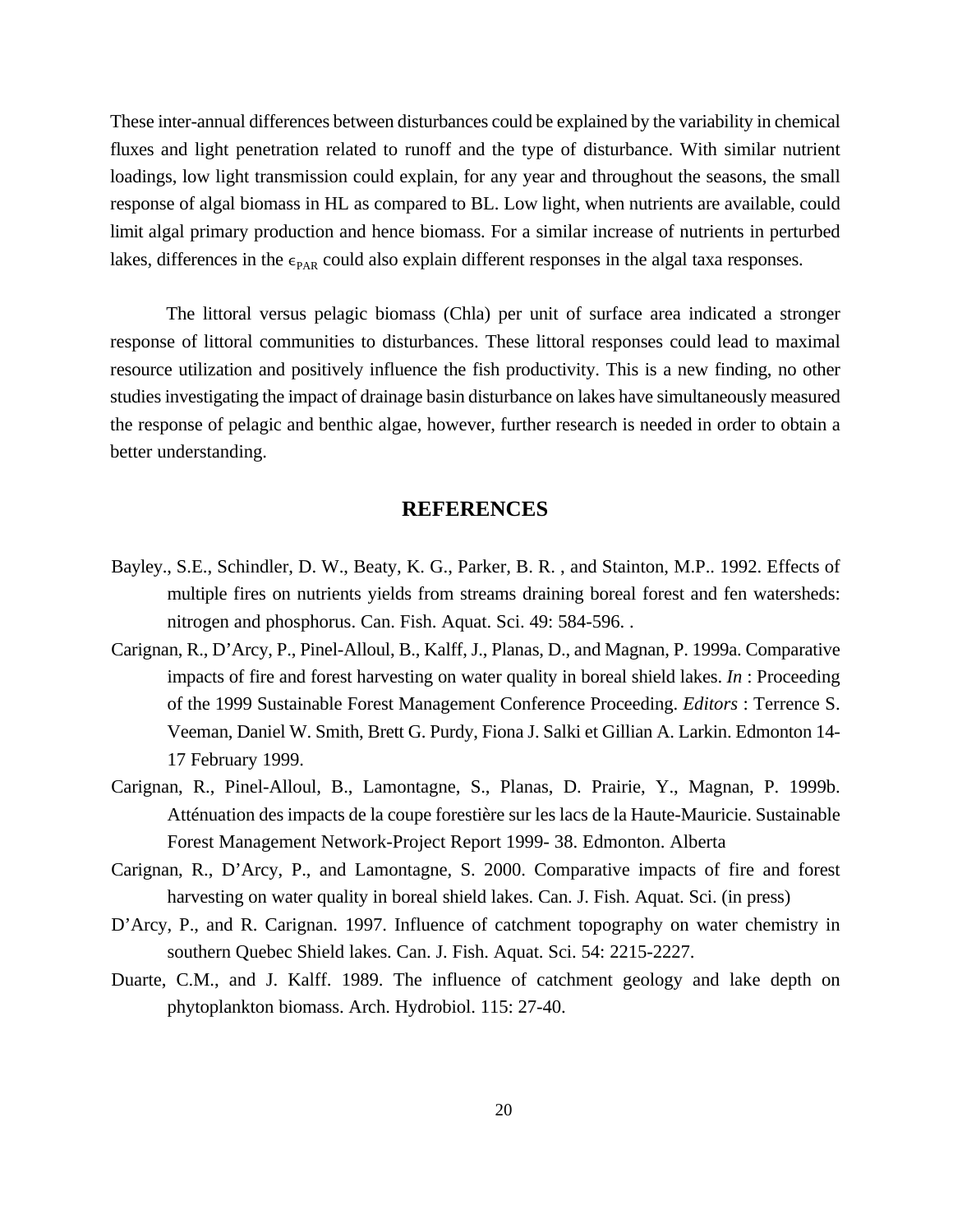- Fee, E.S. 1979. A relationship between lake morphometry and primary productivity and its use in interpreting whole-lake eutrophication experiments. Limnol. Oceanogr. 24: 401-416.
- Garcia, E., and Carignan, R. 1999. Effects of wildfire and clear-cutting in the boreal forest on mercury in zooplankton and fish. Can. J. Fish. Aquat. Sci. 56: 339-345
- Groulx, S-R. 2000. Réponse comparative des algues périphytiques aux perturbations du bassin versant: coupe forestière et feu de forêt. M. Sc. Université du Québec à Montréal.
- Hansson, L.A. 1990. Quantifying the impact of periphytic algae on nutrient availability for phytoplankton. Freshwater Biol. 24 : 265-273.
- Hedges et al. 1999. L. V., Gurevitch, J., and Curtis, P.S.. 1999. The meta-analysis of response ratios in experimental ecology. Ecology 80: 1150-1156.
- Holopainen A.-L., and P. Huttuten 1992. Effects of forest clear-cutting and soil disturbance on biology of small forest brooks. Hydrobiologia 243/244:457-464.
- Isaksson, A. 1998. Phagotrophic phytoflagellates in lakes a literature review. Arch. Hydrobiol. Spec. Issues Advanc. Limnol. 51 : 63-90
- Lamontagne, S., Carignan, R., D'Arcy, P., Prairie, Y.T., and Paré, D. 2000. Element export in runoff from eastern Canadian boreal shield drainage basins following forest harvesting and wildfires. Can. J. Fish. Aquat. Sci. (in press) .
- Likens, G.E., Bormann, F.H., Johnson, N.M., Fisher, D.W., and Pierce, R.S. 1970. Effects of forest cutting and herbicide treatment on nutrient budgets in Hubbard Brook watershed-ecosystem. Ecol. Monog. 40: 23-47.
- Magnan, P., and St-Onge, I. 1999 Impact of logging and natural forest on fish communities of Boreal Canadian Shield Lakes Sustainable Forest Management Network-Project Report 1999- 17. Edmonton. Alberta.
- Minshall, G. W., Robinson, C. T., and Lawrence D. E. 1997. Postfire responses of lotic ecosystems in Yellowstone National Park. USA. Can. J. Fish. Aquat. Sci. 54: 2509-2525.
- Nicolson, J. A. 1975. Water quality and clear cutting in a boreal forest watershed. Can. Hydrol. Symp. 75: 734 - 783
- Patoine, A., B. Pinel-Alloul, and E.E. Prepas. 2000. Do wildfire and logging influence zooplankton and limnoplankton biomass in Canadian boreal shield lakes?. Can. J. Fish. Aquat. Sci. (In press).
- Pinel-Alloul, B., and Patoine, A., B. 1999. Comparative impact of natural fires and forest logging on zooplankton communities of boreal lakes. Sustainable Forest Management Network-Project Report 1999- 32. Edmonton. Alberta.
- Plamondon, A.P., Gonzales, A., Thomassin, Y. 1982. Effects of logging on water quality: comparison between two Quebec sites. Can. Hydrol. Symp. 82: 49-70